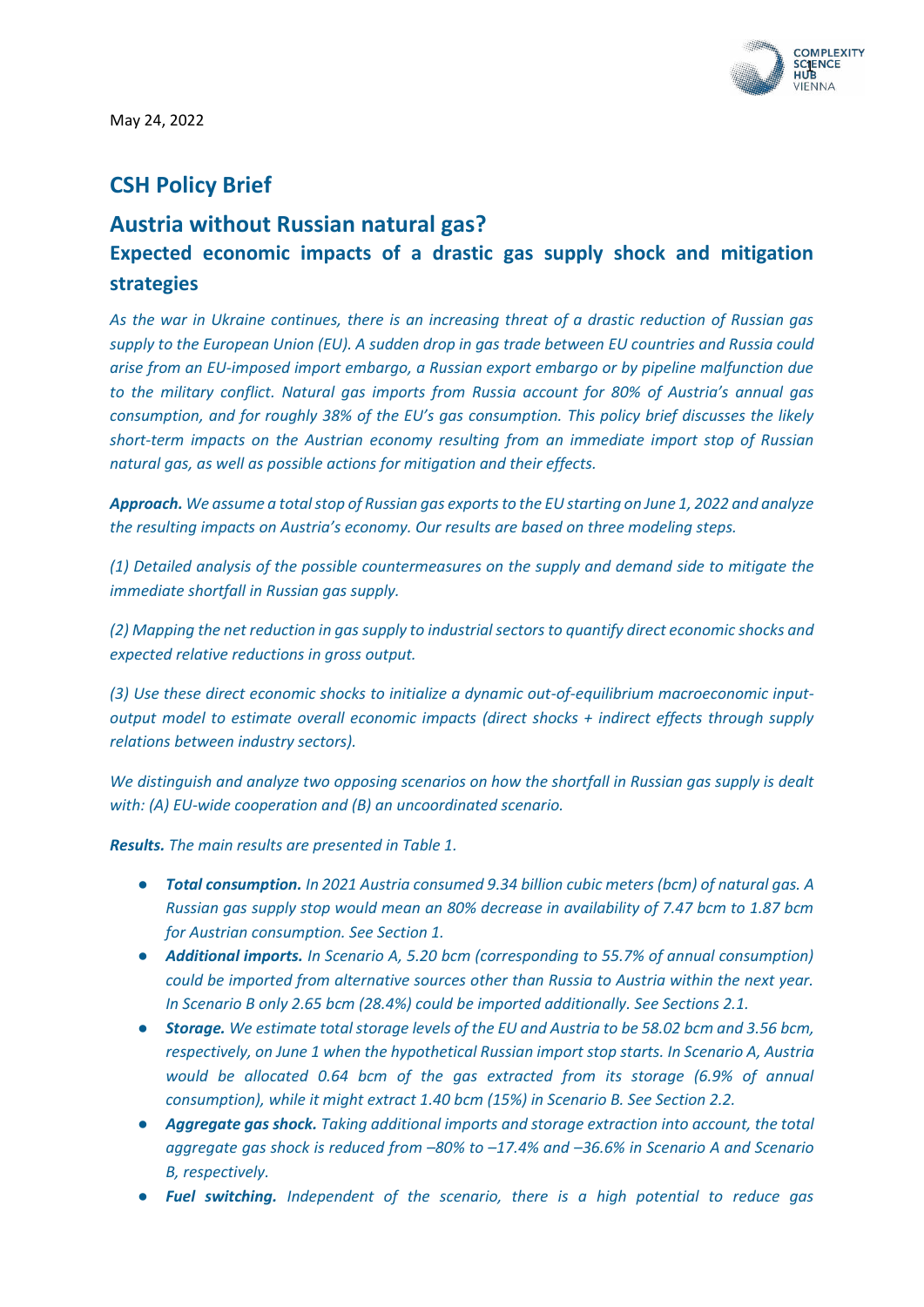*consumption by switching gas power plants to oil in the short-term, possibly in the order of 10.5% of Austria's annual gas consumption (0.98 bcm). See Section 2.3.*

- *Other savings. Behavioral changes, like a 1°C reduction in average room temperature in households, have the potential of saving around 0.11 bcm of gas demand. Reduced supply of natural gas also reduces gas needs for operating pipeline infrastructures by another 0.05 bcm and 0.11 bcm in Scenario A and B, respectively. See Sections 2.4–2.5.*
- *Total gas shortfall after demand and supply side measures. In total this means a reduction of gas availability for Austria over the coming year of 0.49 bcm (5.2% of annual consumption) in Scenario A, and 2.21 bcm (23.7%) in Scenario B. See Section 2.6.*
- *Industry gas supply reduction. After serving protected customers, such as households and power plants, the remaining gas is allocated to the industry. For Scenario A we observe a reduction of 10.4% of gas supply for the Austrian industry, due to a strong and coordinated policy response. For Scenario B we find a 53.3% reduction of industry gas supply compared to normal levels. See Section 2.7.*
- *Direct economic output shock. The 10.4% gas supply reduction to industry in Scenario A*  amounts to a direct aggregate output shock of  $-1.1$ %. In Scenario B the direct aggregate output *shock amounts to –5.6%. For industry-specific output shocks, see Section 3.1.*
- **Total economic impact.** Taking into account indirect effects, we arrive at an estimate of -1.9% *for total aggregate output reduction in Scenario A. In Scenario B the total aggregate output reduction is –9.1%. See Section 3.2.*

|                                                          | <b>Scenario A</b><br><b>EU-cooperation</b> | <b>Scenario B</b><br><b>Uncoordinated</b> |
|----------------------------------------------------------|--------------------------------------------|-------------------------------------------|
| Annual gas consumption (Austria 2021)                    | 100% (9.34 bcm)                            |                                           |
| - Russian import stop                                    | $-80\%$ ( $-7.47$ bcm)                     |                                           |
| + Additional imports                                     | 55.7% (5.20 bcm)                           | 28.4% (2.65 bcm)                          |
| + Storage                                                | 6.9% (0.64 bcm)                            | 15.0% (1.40 bcm)                          |
| Aggregate gas shock                                      | $-17.4\%$ (-1.63 bcm)                      | $-36.6\%$ (-3.42 bcm)                     |
| + Fuel switching (electricity and CHP)                   | 10.5% (0.98 bcm)                           |                                           |
| + Savings heating (excluding industry)                   | 1.2% (0.11 bcm)                            |                                           |
| + Savings from operating pipelines                       | $0.5\%$ (0.05 bcm)                         | 1.2% (0.11 bcm)                           |
| <b>Gas shortfall after demand and supply</b><br>measures | $-5.2\%$ (-0.49 bcm)                       | $-23.7\%$ (-2.21 bcm)                     |
| Industry gas supply reduction                            | $-10.4\%$ *                                | $-53.3%$                                  |

Our results are subject to several limitations which are discussed in Section 4.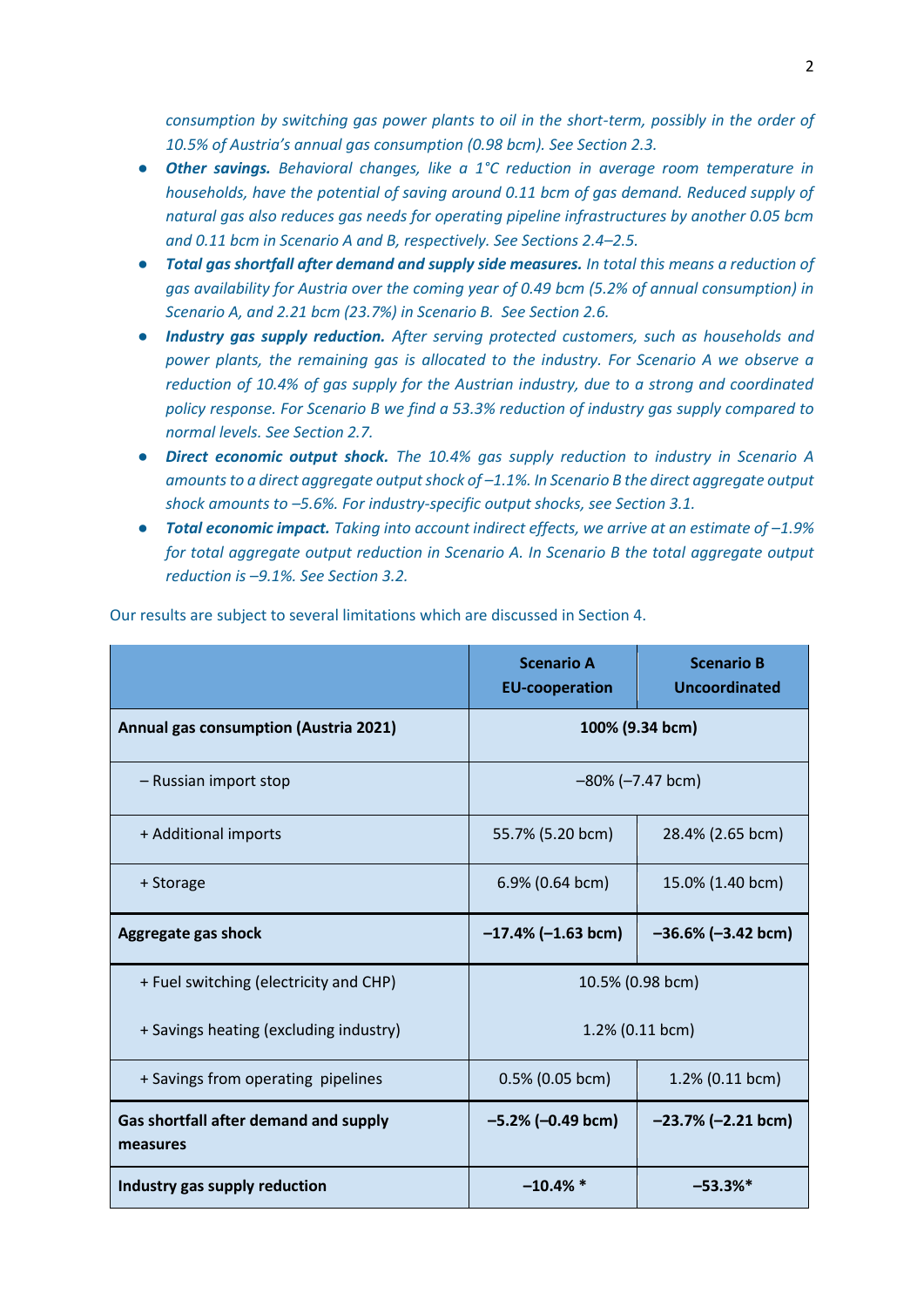| Direct aggregate output shock | $-1.1\%$ ** | $-5.6%$ **  |
|-------------------------------|-------------|-------------|
| Total aggregate output impact | $-1.9\%$ ** | $-9.1\%$ ** |

**Table 1. Summary of scenarios and results.** Reported percentages are expressed with respect to annual gas consumption when deriving aggregate gas supply reductions. \*Percentages of *Industry gas supply reduction* refers to the relative reductions in industry gas supply after room heating-related measures have been considered. \*\*Economic impacts in % refer to relative reductions in aggregate gross output from the pre-shock state. CHP is short for combined power and heat.

#### *Conclusions*

*Our results suggest that in the EU-cooperation Scenario A, losses for the Austrian economy are noticeable, but manageable. Overall economic impacts result in a decrease of gross output of 1.9% which translates to 1.11 billion EUR per month. These losses are significantly smaller than the economic impact of the first wave of the Covid-19 pandemic, where GDP in the second quarter of 2020 was -14% smaller compared to pre-shock levels. In the uncoordinated Scenario B, economic impacts are more severe, resulting in a 9.1% reduction of Austrian gross output. This amounts to a loss of about 5.31 billion EUR in gross output per month. We point out, however, that losses could be substantially larger, if no strong measures are put in place to mitigate the initial gas supply shock.* 

*The amount of natural gas that can be supplied to industry in the scenario of a 100% loss of Russian gas imports is highly sensitive with respect to the aggregate gas supply reduction after alternative sources are considered. For a wide range of plausible scenarios, an additional reduction in aggregate gas availability of 1% translates into an additional 2.2% reduction in industry gas supply.* 

*Impacts on aggregate gross economic output are sensitive with respect to aggregate gas supply reductions. For modest aggregate shocks to gas supply (below 12%) we observe no adverse impact on gross output, given the implementation of adequate countermeasures. For plausible ranges of gas shocks an additional 1% reduction in gas supply leads to a 0.3% reduction of aggregate gross output.* 

*The expected economic impacts resulting from a Russian gas import stop strongly depend on the mitigation measures that will be put in place. These results highlight the importance of EU-wide cooperation and the wide range of specific policy measures that mitigate adverse economic consequences. We list several policy implications below and discuss them in detail in Section 5.2.* 

- *1. Need of EU-wide coordination in gas supply policies*
- *2. Prepare for fuel switching of power plants over the summer wherever possible*
- *3. Incentivize changing production processes to less gas intensive production*
- *4. Incentivize changing heating systems to heat pumps, and geothermal heating and biomass*
- *5. Incentivize investments in renewable energy technologies and storage*
- *6. Encourage the population to actively engage in gas saving behavior*
- *7. An embargo on Russian gas could be economically viable given the immense costs of war*

*CSH scientists: Anton Pichler, Jan Hurt\*, Tobias Reisch\*, Johannes Stangl\*, Stefan Thurner \* These authors contributed equally.*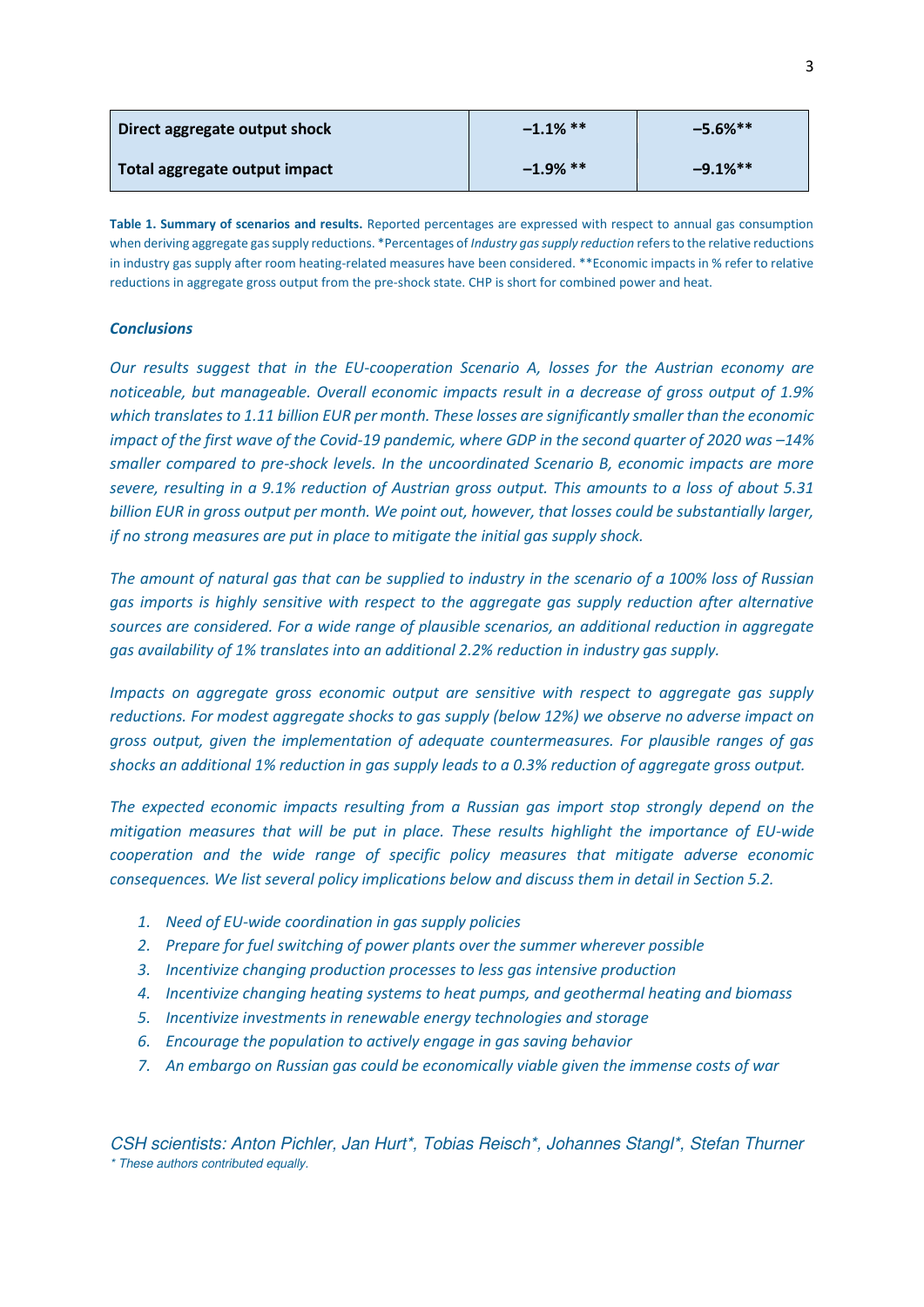#### **Acknowledgements**

We greatly appreciate the continuous support of Maria del-Rio Chanona and Christian Diem whose inputs substantially improved this policy brief. We are also grateful to Stefan Kitzler, François Lafond, Marco Pangallo, Frank Neffke, Joern Huenteler, Karl Steininger and Kavita Surana for helpful feedback. We thank Philip Rodemeyer (AGCS) and Alexander Kirchner (Wien Energie) for providing us with their expertise and background information. Finally, a special thanks goes to Liuhuaying Yang and Verena Ahne for their help with visualizing and preparing this policy brief for publication.

#### *About the CSH*

*The Complexity Science Hub Vienna was founded with the aim of using Big Data for the benefit of society. Among other things, the CSH systematically and strategically prepares large data sets so that they can be used in agent-based models. These simulations allow the effects of decisions in complex situations to be tested in advance and systematically assessed. Thus, the CSH provides fact-based foundations for evidence-based governance.* 

*CSH Policy Briefs present socially relevant statements that can be derived from CSH research results.*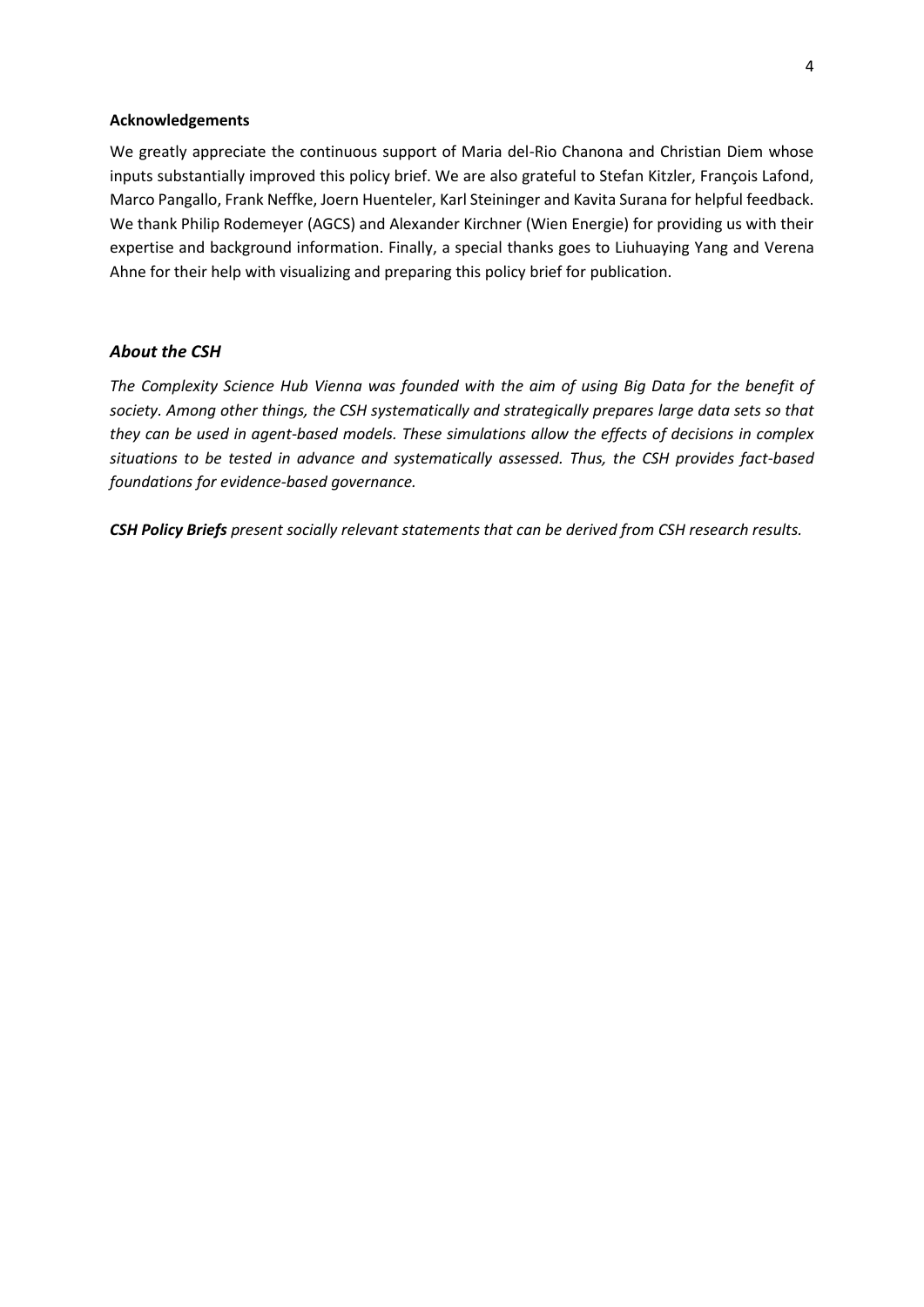## **Results in detail**

#### **1 Gas consumption overview**

#### **1.1 Austria's dependence on Russian gas in the European context**

EU-wide gas consumption amounted to 412 billion cubic meters (bcm) in 2021 (4% increase to 2020) of which Austria's gas consumption accounts for 2.3% (Figure 1, left panel), corresponding to 9.34 bcm in 2021 (5% increase to 2020).<sup>1</sup> While 155 bcm (38%) of EU's annual consumption comes from Russia, Austria's dependency is considerably higher – Austria imports 7.2 bcm from Russia, accounting for 80% of Austria's overall gas consumption<sup>2</sup> and 18.5% of Austrias primary energy consumption (Statistik Austria, 2022a). Without taking any further mitigation measures, Austria's high exposure towards Russian gas could dramatically compromise its short-term energy security in case of a sudden Russian gas supply stop. Its relatively small share of EU-wide gas consumption, however, indicates that European cooperation measures can considerably mitigate economic impacts.

#### **1.2 Natural gas consumption in Austria**

Austria's annual gas consumption has remained relatively stable between 8.7 and 9.5 bcm over the last six years (Figure 1, right panel). A large share of natural gas is used for heating and power generation, in particular in the winter months, leading to a strong seasonal component in the intraannual gas consumption (Figure 1, right panel inset). This seasonality means that the timing of a possible gas supply shock is crucial in how strongly it will impact society.



**Figure 1. (Left) EU-27 gas consumption in 2021.** Austria only accounts for slightly above 2% of EU's consumption but ranks among the countries with the highest Russian gas dependency. **(Right) Aggregate gas consumption over time.** Over the last six years Austria's annual consumption of natural gas fluctuated between 8.7 and 9.5 bcm. **(Inset):** There is a strong seasonality in gas consumption. The gray shade indicates the monthly min–max range between 2014–2021; the red line is the monthly consumption in 2021.

Figure 2 shows the gas consumption in Austria across consumer types. The right chart shows relative consumption shares of consumer types according to the energy balance (Statistik Austria 2022b). The

 $^1$  Data from the Eurostat natural gas supply statistics (data code: nrg\_cb\_gasm, accessed 05 May 2022).

<sup>&</sup>lt;sup>2</sup> Using data from the European Union Agency for the Cooperation of Energy Regulators (ACER), we estimate Austria's gas dependency on Russia (Russian imports as share of total inland consumption) to be 80.02% in 2019.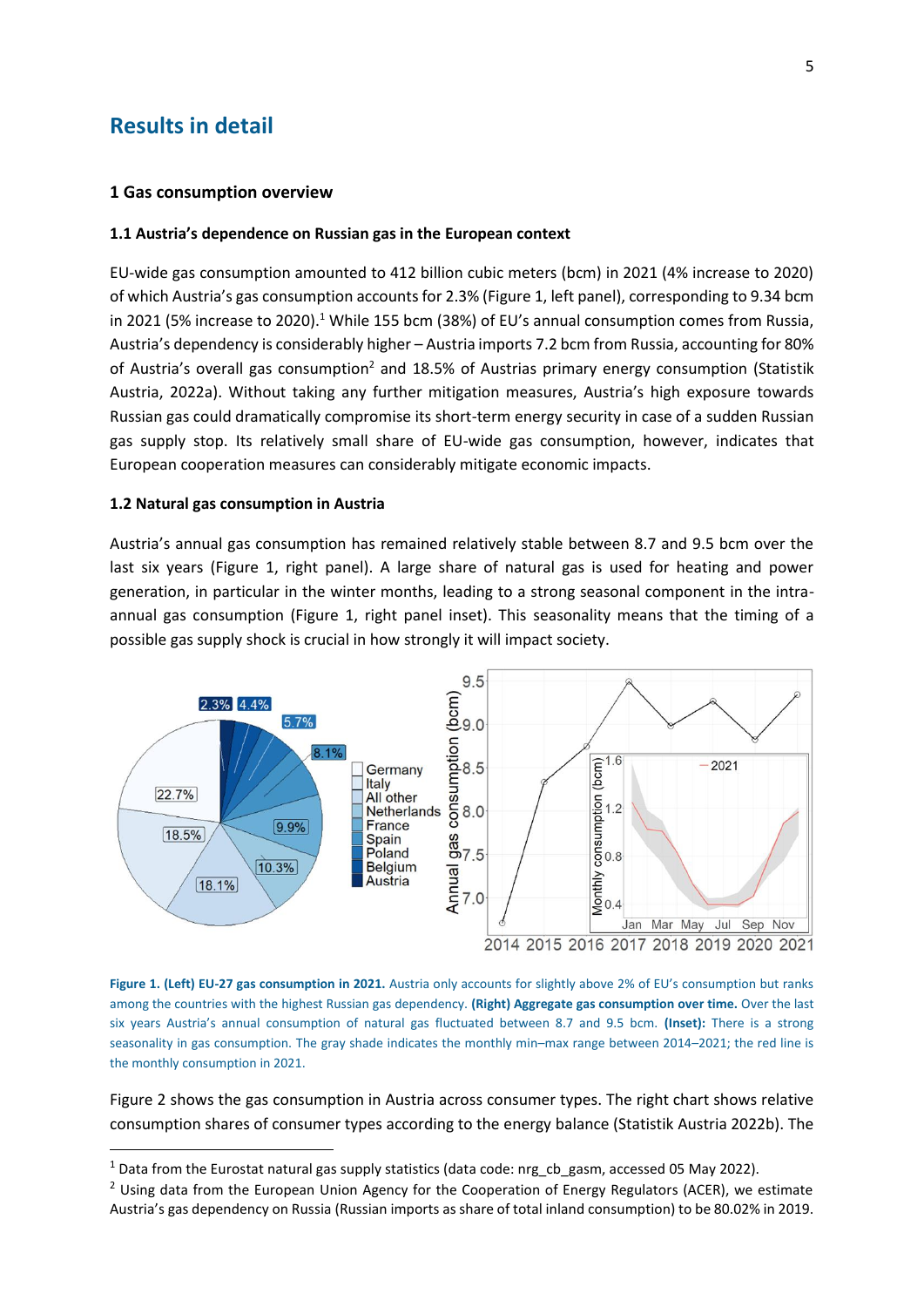largest share of 44.1% is used by industry, followed by households (19.5%), combined heat and power (CHP, 17.5%), and electricity (8.8%). The remaining 10.1% are split between the service and public sector, transport in pipelines, and heating plants. The chart on the left shows the gas usage in the industry, according to official statistics (Statistik Austria 2022a). The largest share, 61.7%, is used for process heat, followed by 27.8% for room heat, and 10.4% for non-energetic uses (e.g., as a chemical reactant).



**Figure 2. Relative gas consumption across consumer types.** Data from Statistik Austria 2022b. "CHP" stands for *combined heat and power*, "Pipelines" refer to the distribution of gas, and "Service" includes the service sectors and the public sector. The left chart zooms into industry-specific consumption types, where we allocated "non-energetic use" to the industry sector ourselves. The numbers for room and process heat are from Statistik Austria 2022a.

## **2 Supply and demand measures for mitigating gas import reductions**

Here we consider a complete halt of Russian gas imports, which translates into an 80% shock to Austria's annual consumption. While this provides an upper bound to the gas supply shock, the realized supply shock will be lower due to mitigation measures that can and will be put in place, including additional imports of liquified natural gas (LNG) and gas from different trade partners, storage management, and fuel switching in the power and heat sector.

We focus on two main scenarios: In an *EU-cooperation* scenario (Scenario A), additional natural gas resources on the EU-level are distributed in a coordinated way to avoid excessively high import shocks for particularly exposed countries. In this scenario storage levels are also cooperatively managed. In this scenario every member state must bear reductions in its gas consumption, even if not highly exposed to Russian gas imports. We argue that this scenario is nevertheless plausible given that such a policy could avoid large economic downturns of several member states with likely negative repercussions to non-exposed countries via trade relationships and the common currency.

In an *uncoordinated* scenario (Scenario B), Austria mitigates the Russian import shock by buying gas from alternative sources *without* coordinating with other EU member states and manages its gas storage capacities individually. Below we present the main pillars of the two scenarios but present the details of our calculations in the online technical appendix (Pichler et al., 2022).

## **2.1 Alternative gas imports**

To assess the potential of imports from alternative sources, we build upon the recently proposed EU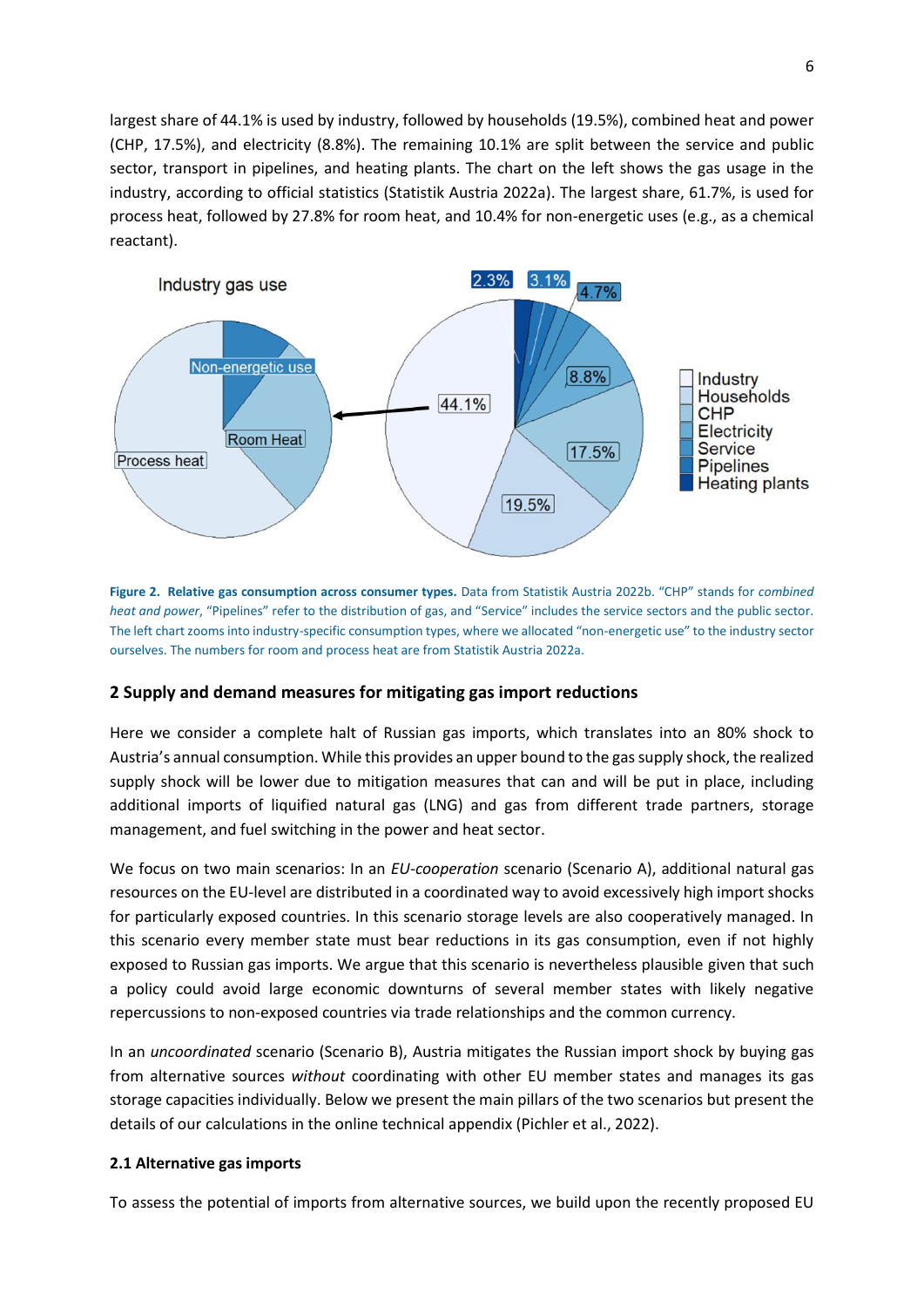Commission strategy to reduce Russian gas imports by 2/3 until the end of the year (European Commission (2022). This goal involves importing an additional 50 bcm of LNG this year, as well as importing an additional 10 bcm via existing pipeline infrastructure from Norway, Azerbaijan, and Algeria. The proposed strategy on tapping alternative import sources has been considered as highly ambitious, but feasible in principle (Fulwood et al., 2022). The International Energy Agency (IEA) estimates a technical potential of an additional 60 bcm of LNG imports in the near-term (IEA, 2022).

We take a moderately conservative approach and assume that the EU falls 10% short of its goal of 50 bcm of additional imports of LNG by the end of 2022, while it realizes its additional 10 bcm pipeline import goal. Thus, additional EU-wide gas imports amount to 55 bcm, compensating for more than a third of Russian gas imports.

While we take the European gas imports as given, we distinguish two cases of how much of the additional EU-wide gas supply can be accessed by Austria.

- In the *EU-cooperation* Scenario A we assume that member states face a common shock and distribute existing and additional gas resources such that every country faces the same relative reduction in its gas supply. Given the overall reduction of 100 bcm and EU-wide gas consumption of 412 bcm, the gas supply reduction for every country amounts to 24.3% compared to usual levels. The gas supply shock to Austria is then reduced from 80% to 24.3%, resulting in 55.7% or 9.34 bcm \* 55.7% = 5.20 bcm of additional imports.
- In the *uncoordinated* Scenario B each member state individually tries to substitute its current Russian imports from other countries. This means that Austria would demand 7.47 bcm of gas from the market. Since only 55 bcm of 155 bcm of Russian gas can be compensated on an EUwide level, we assume Austria would only receive 7.47 bcm  $*$  55/155 = 2.65 bcm (28.4% of annual demand). This corresponds to a scenario, where each member state places demand equaling its Russian import shortfall on international markets. Due to constrained supplies, however, every member state is rationed on a pro-rata basis. 2.65 bcm of additional imports might be optimistic in an uncooperative scenario, as Austria depends strongly on available capacities of pipeline and LNG port infrastructures of other countries, which might not be willing to pass through gas to foreign consumers.

The difference in additional gas imports between the *uncoordinated* and the *EU-cooperation* scenario is substantial, amounting to about 27.3% of Austria's annual gas consumption. This emphasizes high uncertainty associated with any estimate of economic impacts from a sudden Russian gas import stop. Both scenarios, and any outcome in between, could arguably materialize. Since the realized scenario depends largely on political factors that are impossible to predict, the extent to which Austrian gas availability will be reduced is not merely a question of market mechanisms and technical feasibility, but also a key policy variable.

## **2.2 Storage management**

To mitigate gas shortages, the EU and Austria have passed laws that aim at filling storage levels to 80% of capacity before the coming winter<sup>3</sup>. Austria's gas storage accounts for almost 9% of EU total storage

<sup>&</sup>lt;sup>3</sup> For the EU regulation see [https://eur-lex.europa.eu/legal-content/EN/TXT/?uri=CELEX:52022PC0135.](https://eur-lex.europa.eu/legal-content/EN/TXT/?uri=CELEX:52022PC0135) See [https://www.parlament.gv.at/PAKT/VHG/XXVII/BNR/BNR\\_00531/index.shtml](https://www.parlament.gv.at/PAKT/VHG/XXVII/BNR/BNR_00531/index.shtml) for the Austrian Energielenkungsgesetz (both links accessed on May 20, 2022).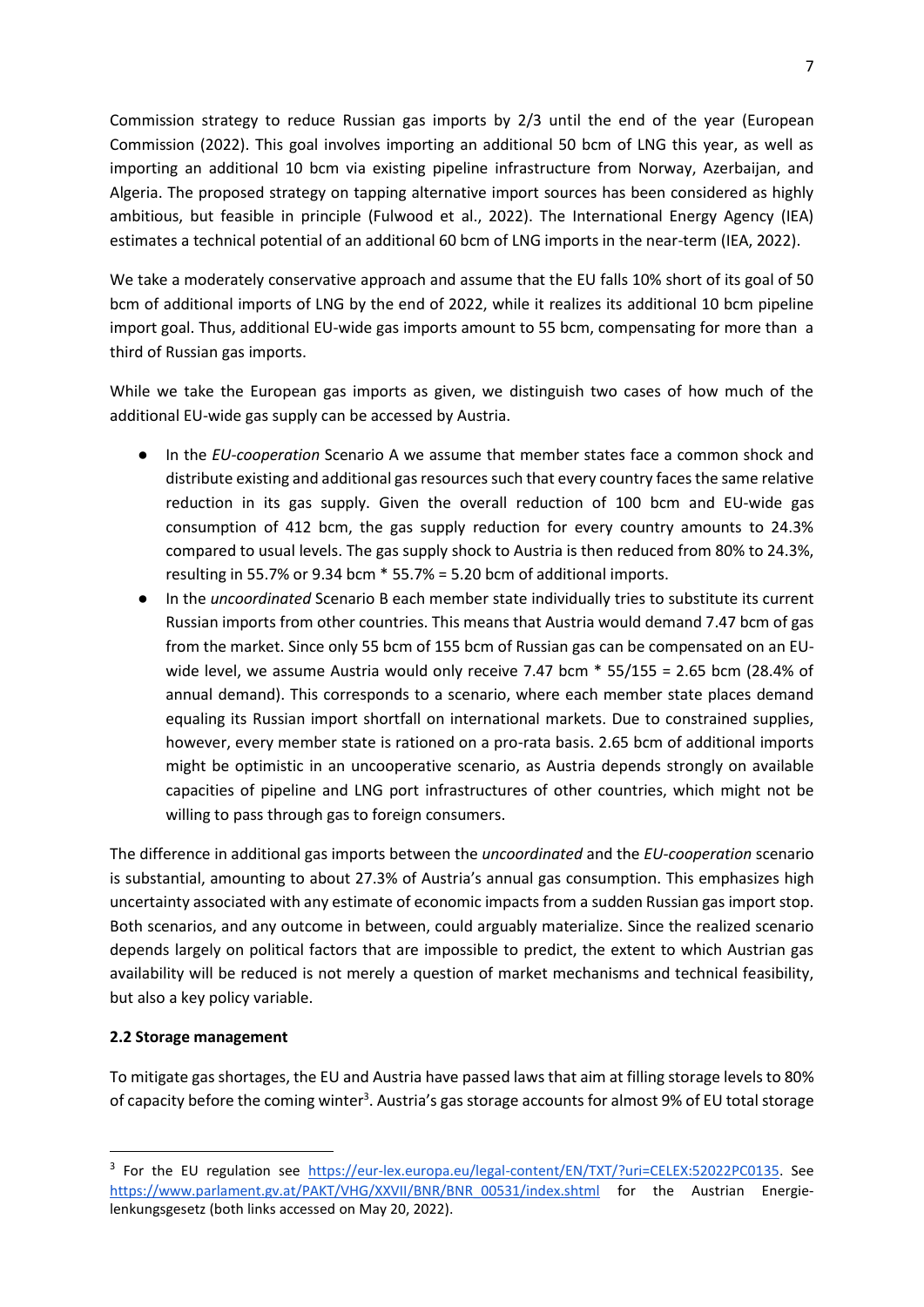capacities<sup>4</sup>, and given its 2.3% share of EU gas consumption, has a comparatively large capacity to smooth out varying gas in- and outflows. To understand the storage management potential for shock mitigation, we use a simple storage model, which we briefly discuss below, but present in full detail in the online appendix (Pichler et al., 2022). We again distinguish between the *EU-cooperation* Scenario A and the *uncoordinated* Scenario B. In the former we assume that the Austrian gas storage is only used for managing national consumption, while in the latter we assume that the usage of gas storage is coordinated on a European level.

Our gas storage model assumes that natural gas imports and Austria's own gas exploration is constant throughout the year, i.e. the net inflow does not show a seasonality between summer and winter months. In the *uncoordinated* scenario we use the nine-year average from 2012–2021 consumption on a daily resolution<sup>5</sup> to model the annual outflow. The difference of daily in- and outflow corresponds to the storage injection or extraction, respectively, and allows us to predict daily storage levels. For the calculations below, we assume that the shortfall of Russian gas starts on June 1, 2022 with an estimated storage level of 3.56 bcm (32.7% full), predicted by extrapolating the average injection rate since May 1, 2022. We use the reduced in- and outflow as described in Table 1 and set the net extraction between June 1, 2022 and May 31, 2023 to 2.11 bcm. The net storage extraction is chosen such that the minimum storage level in our model is well above the historic minimum of 1.35 bcm in March 2022. According to the model we hit a minimum storage level of 1.40 bcm in April 2023.

Note that we assume that the Austrian storage is only used to provide natural gas for inland consumption which is currently not the case. For example, Germany has rented parts of Austrian storage – a fact that we neglect in the *uncoordinated* Scenario B. Thus, our estimate of the extent to which storage can be used for mitigating import shortfalls might be optimistic. Note that, in a truly uncoordinated scenario, if Austria would cut off Germany from its rented storage, Germany could retaliate by not allowing Austria to use its pipeline infrastructure to import LNG. This scenario highlights that cooperation among European countries is essential.

To simulate storage levels on the EU level we rely on monthly data provided by the Eurostat natural gas supply statistics. We average over the last two years for consumption and inflow levels. Extrapolating with the average injection rate since May 1, we estimate the EU gas storage to contain 58.02 bcm (46.2% of maximum capacity) on June 1, 2022. Again, using the reduced in- and outflows, as described in Table 1 and Section "Alternative gas imports", we predict monthly injection and extraction rates and the monthly storage level. We set the net extraction from June 1, 2022 to May 31, 2023 to 28 bcm. Our model predicts a minimal gas storage level of 22.04 bcm (17.4%) in March 2023, which is similar to the historic minimal gas storage of 22.10 bcm (17.5%) in March 2018. Assuming a proportional distribution in the *EU-cooperation* scenario, Austria is allocated 28/412 \* 9.34 bcm = 0.64 bcm.

## **2.3. Fuel switching**

Our analysis indicates that switching gas power plants to alternative fuels, such as oil, can substantially reduce gas demand in the short run by around 10.5% of total annual consumption (0.98 bcm). We emphasize, however, that fuel switching entails high environmental costs, as well as additional

<sup>&</sup>lt;sup>4</sup> Computed based on the Aggregate Gas Storage Inventory (AGSI): [https://agsi.gie.eu/ \(](https://agsi.gie.eu/)accessed: May 14, 2022).

<sup>&</sup>lt;sup>5</sup> Based on data by the Austrian clearing agency (EnergyMonitor.at, 2022).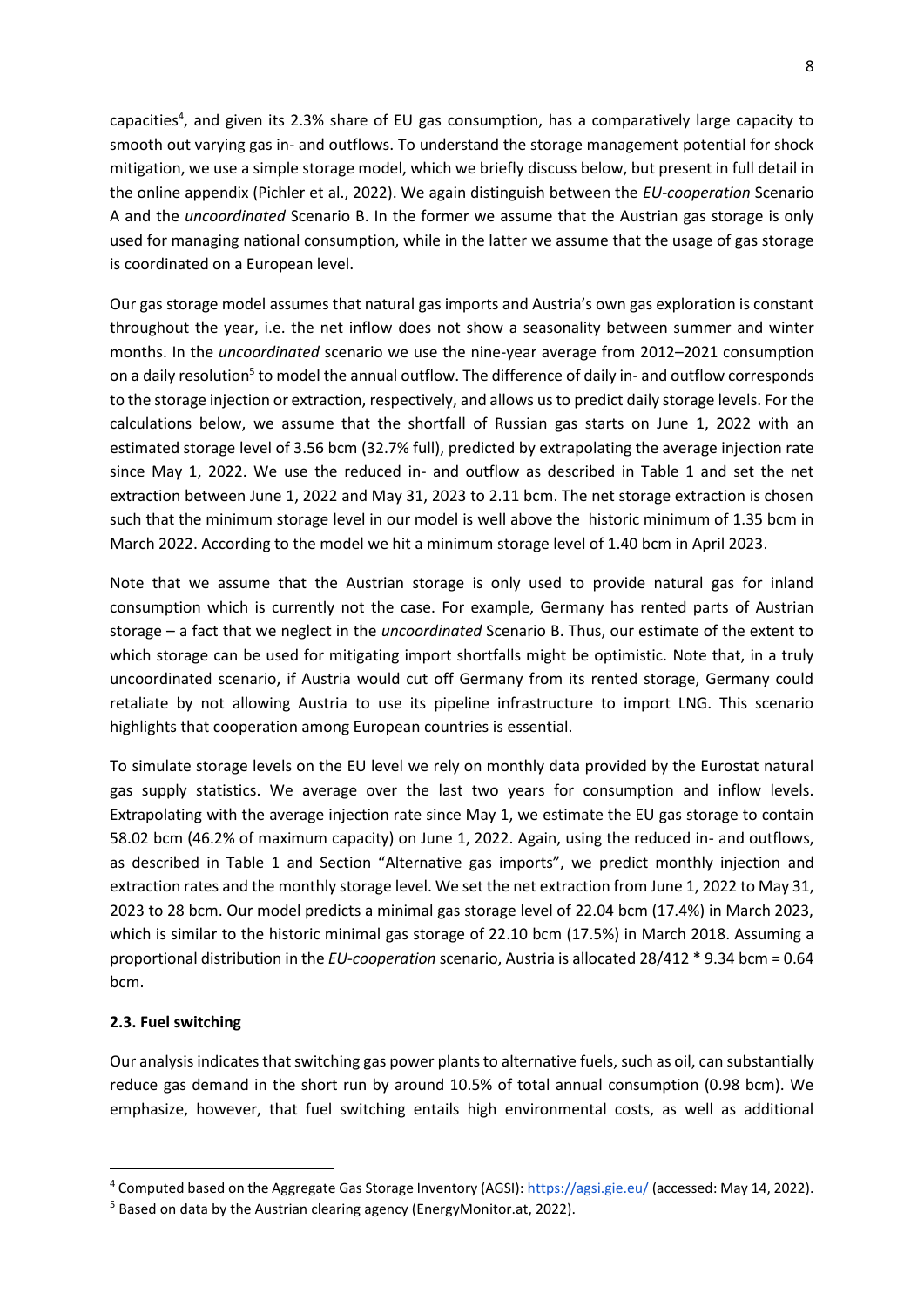economic costs.

Electricity generation and district heating plants are among the largest consumers of gas in Austria. Gas is currently the only non-renewable source in Austria's power mix (besides non-renewable electricity imports). Gas consumption in the electricity sector also exhibits a high seasonal component. Gas power plants burn natural gas mostly during the winter months to compensate for the higher electricity demand, lower production from renewable sources, and to stabilize the grid. Based on Austrian Power Grid dispatch data (APG, 2022), total electrical energy reserves for stabilizing the grid were 0.32 TWh in 2019. To obtain a conservative estimate of fuel switching potentials, we assume that all electrical energy dispatched for stabilizing the grid is produced only by gas turbines. Assuming an efficiency of 35% of gas turbines<sup>6</sup>, this equals 0.32 TWh/0.35 = 0.9 TWh, corresponding to around 0.09 bcm of gas, needed per year for stabilizing the grid. This likely overestimates the gas needed for grid stabilization, since not all reserves are necessarily provided by gas power plants and we would expect much higher conversion efficiency (approx. 60%) if combined cycle plants are used. We assume that gas-based grid stabilization cannot be substituted from other sources in the short-term considered here. Thus, in our scenarios we require a minimum of 0.09 bcm gas as inputs to the electricity sector to always guarantee the functioning of the power grid.

Some Austrian gas power plants have the potential to run on both, gas and oil, and therefore are candidates for fuel switching in case of a serious shortage in gas supply. We estimate that Austria can reduce gas used for generating electricity by around 40% through these substitutions. To arrive at this estimate, we assume that a total gas power capacity of 800 MW can be switched to other oil-based fuels or coal. 800 MW amount to the capacity of the "Wärmekraftwerk Theiß" which, as of 2020, was still able to switch between oil and gas fuels (EVN 2020). We assume that in a scenario of limited gas availability, the power plants that can be switched to alternative fuels will be switched on preferably over gas power plants. Using historical data on electricity generation from fossil sources (in 15 min intervals) for the years 2016–2021, we integrate the power output exceeding the switchable 800 MW to estimate the amount of energy which must be provided by gas power plants. The procedure is illustrated in Figure 3 for 2017, where we highlight the electricity provided by gas power plants in red. The gas saving potential corresponds to the amount of energy produced by the plants running on alternative fuels, i.e., the blue area below the 800 MW intercept. Our method estimates potential annual gas savings between 40% and 50%. In the following we use the smallest saving of 40%, corresponding to 0.98 bcm per year, or equivalently, 10.5% of total consumption. A related study in Germany found a reduction potential of 43% (IEK, 2022).

We acknowledge the possibility of practical limitations that may make fuel switching difficult but emphasize its large potential for reducing gas demand. For example, by switching power plants, with a combined capacity of 350 MW, which would be equivalent to Simmering's Block 3 (Wien Energie 2021), Austria could save an additional 0.40 bcm per year. If such a switch is technically possible, these costs are likely small compared to the industrial production that could be saved with these measures (see Figure 6). Fuel switching requires the deployment of climate-damaging fuels, counteracting previously set emission targets. However, if the reduction of the economic shock can be reduced, parts of higher GDP can be committed to the installation of additional green capacity and thereby reducing emissions in the mid-term. Our findings show that fuel switching is, at best, a short-term solution that

<sup>6</sup> https://www.energy.gov/fecm/how-gas-turbine-power-plants-work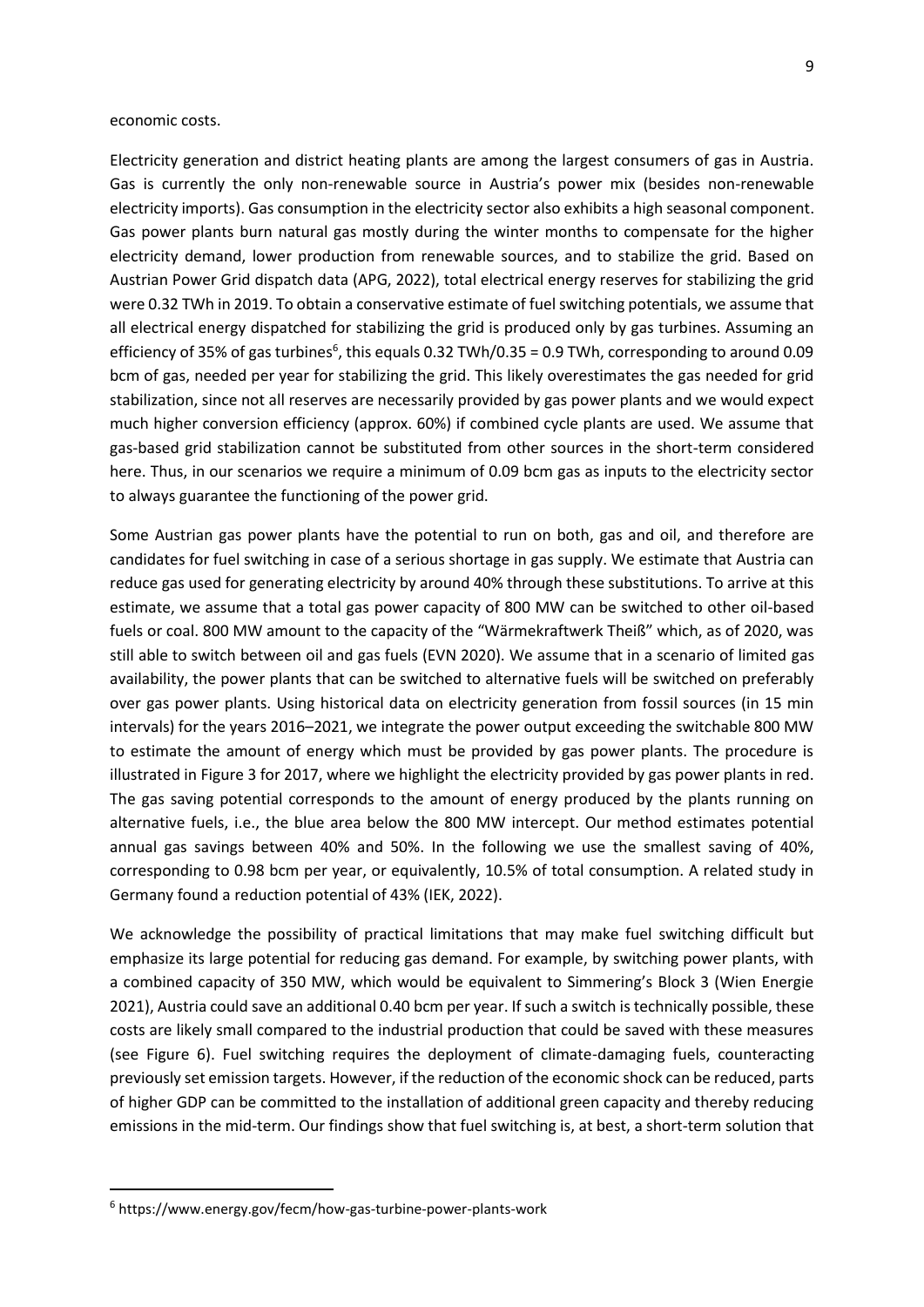

must be accompanied with increased investments in renewable energy and storage technologies.



#### **2.4 Savings in heating**

Given the drastic scenario of an immediate 80% gas supply shock, we assume that demand side measures will be implemented that target a reduction of gas usage for room heating. We assume that a price increase, on the one hand, and pleas to the solidarity of the public by policymakers, on the other hand, could motivate behavioral changes, like an average room heat reduction of approximately 1°C. On average, it can be assumed that these lead to a 5% reduction of gas requirements (DOE, 2022). We assume that the reduction in room heating applies to industry and services, households and the public sector. The savings in household heating amount to 0.11 bcm, and the savings in industry room heating before rationing amount to 0.06 bcm.

#### **2.5 Pipelines**

Natural gas is used as the main energy carrier to operate pipeline infrastructures. The distribution of gas through existing pipelines in Austria required 0.29 bcm in 2021, representing 3.1% of the total gas consumption. As consumption falls, also pumping needs and, consequently, gas usage for operating the infrastructure declines. We assume that gas usage for pipeline operation scales with total consumption by a fixed factor of 3.1%. This amounts to 0.05 bcm and 0.11 bcm of savings in scenario A and B, respectively.

#### **2.6 Aggregate gas supply reductions**

Combining the initial gas supply shock, resulting from a Russian gas import embargo, with the countermeasures discussed above in place (alternative imports, storage management, fuel switching, savings in heating and pipeline operation), we estimate the aggregate gas supply shock for both scenarios. We calculate that the aggregate gas supply shock amounts to 0.49 bcm (5.2%) in the *EUcooperation* Scenario A and to 2.21 bcm (23.7%) in the *uncoordinated* Scenario B.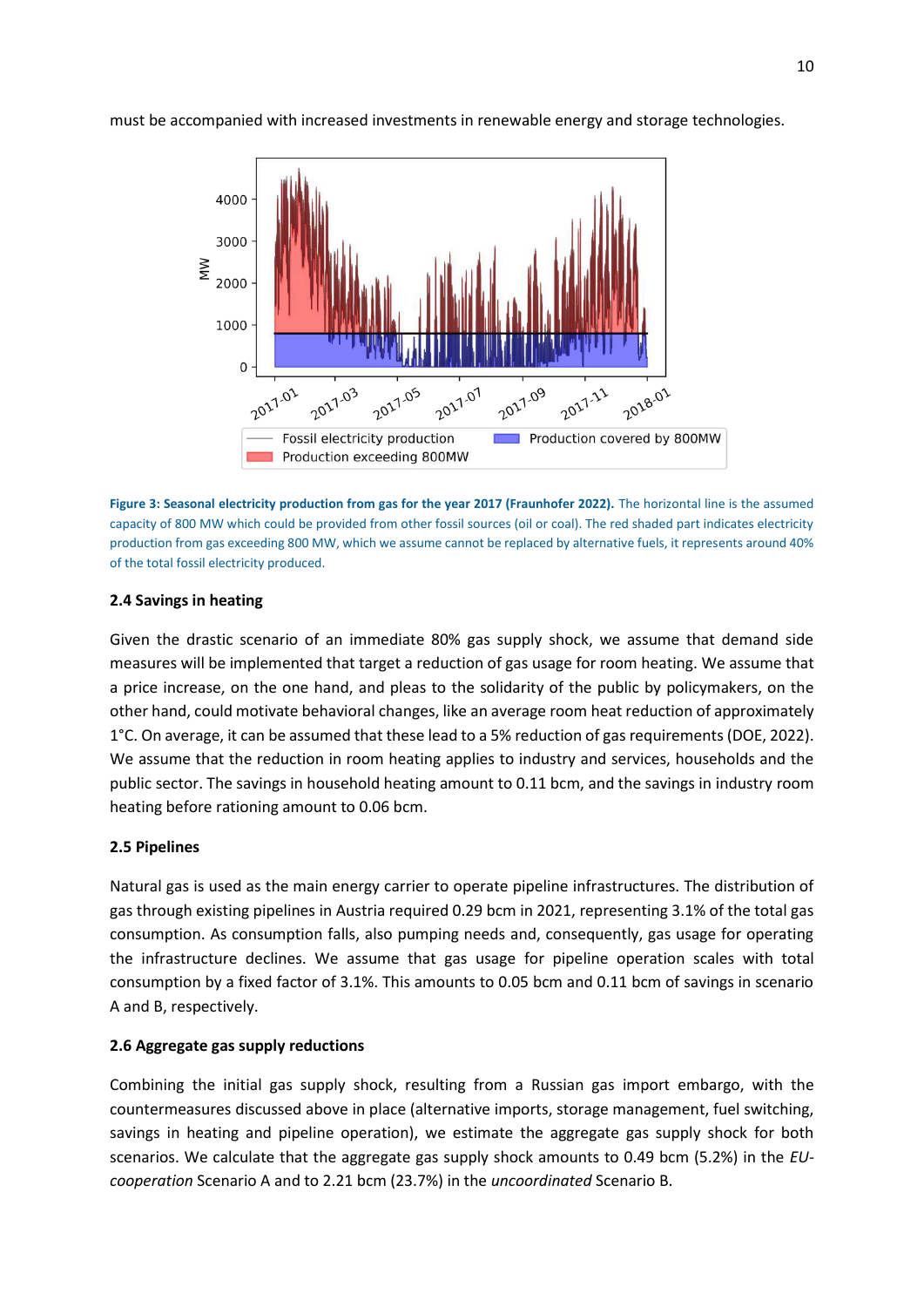Given the high Austrian dependency on Russian gas imports, engaging individually in the international markets for alternative gas sources is suboptimal compared to an EU cooperative scenario. This holds true even if more storage can be used for own consumption in the uncoordinated scenario.

## **2.7 Industry-specific gas supply reductions**

The Austrian industry currently uses 44.1% of the total gas, i.e., 4.12 bcm per year<sup>7</sup>. Other consumers, like households, services and the public sector, power plants, and pipelines, are considered as protected in this scenario, in accordance with the recent communications of the infrastructure ministry (BMK, 2020; BMK, 2022). This means, while we consider some savings in these sectors, like reducing room heating by 1°C, industry has to bear the bulk of the gas shortfall.

To calculate the gas available for industry consumption, first we compute the consumption by protected consumers after all consumption reducing measures have been applied. This comprises household consumption (after lowering room temperature), electricity generation (reduced by fuel switching), and consumption in pipelines (with reduced throughput). Second, we subtract this number from the gas supply to Austria in the respective scenario (A or B), resulting in the amount of gas that is available for industry. As mentioned before, 29.6% of industry consumption is attributed to room heating. We assume that industry also reduces the average room temperature by 1°C, resulting in a reduction of overall industry gas demand of 0.06 bcm (–0.61%). Moreover, due to lack of better information, we assume a scenario, where the gas supply is distributed proportionally to all industries.

Figure 4 shows how the aggregate gas supply shock translates into industry gas supply shocks when taking these assumptions into account. Our results show that there is a 10.4% shock to industry gas supply in the *EU-cooperation* Scenario A, whereas there is a 53.3% shock to industry gas supply in the *uncoordinated* Scenario B. These results underline the large value of coordination in the distribution of limited gas to mitigate the gas supply shock to the industrial sector.

In the extreme case of very large shocks above 58%, the gas supply is less than the demand by protected consumers and no gas is available for industry consumers. The slope of the curve for shocks between around 12% and 58%is 2.2. In this region an additional percent aggregate gas supply shock translates into an additional 2.2% industry gas supply shock, indicating the sensitivity of industry gas supply reduction with respect to overall reductions in the country's gas supply.

 $<sup>7</sup>$  Note that we use Eurostat gas volume data which can be different from national statistics.</sup>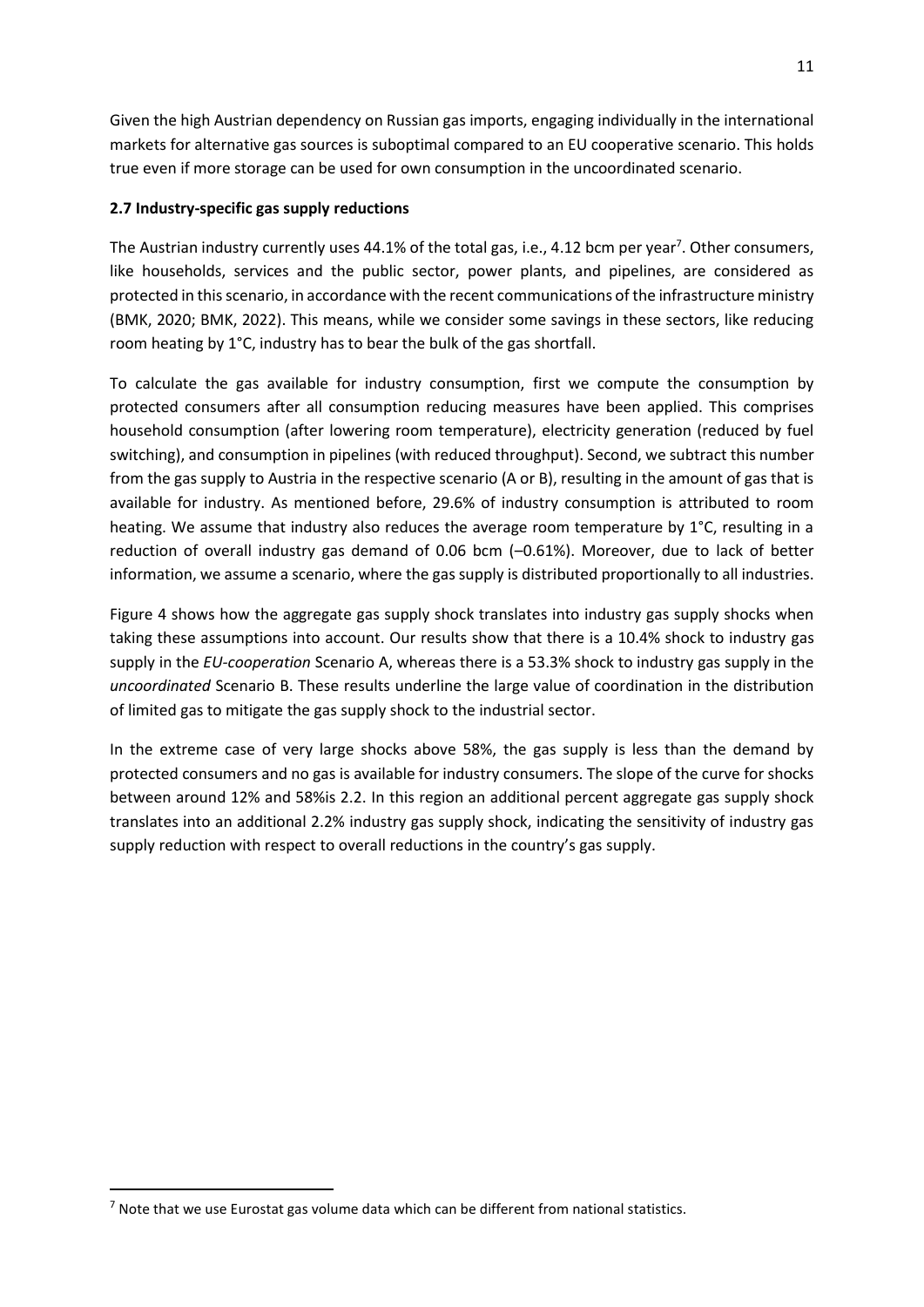

**Figure 4. Mapping aggregate gas shocks to gas supply shocks for the industry.** The x-axis shows the possible range of aggregate gas shocks. The y-axis is the gas supply shock in % of pre-shock industry gas usage. We find ranges where no aggregate shock is transmitted to the industry due to measures like savings or alternative imports. On the other hand, industries experience a 100% shock already for aggregate shocks of 58% and higher, due to prioritization of other customers.

#### **3 Economic analysis**

#### **3.1 Sector-specific output shocks resulting from gas shortages**

We use the gas supply reductions for industrial sectors as the main input into an economic model to quantify overall economic impacts. Since different industries exhibit different dependencies on gas inputs, we first estimate the gas exposure of each industrial sector. Note that there exists intra-industry heterogeneity: while some firms rely on the use of gas in their production processes, others do not. In the case of a gas supply shock, companies depending on gas in their production need to reduce their output accordingly, while firms independent of gas can continue production. Thus, to quantify the direct economic shocks resulting from a gas supply reduction to industrial sectors, we first estimate the share of companies in a given sector that uses gas in their production process (we assume gas to be non-substitutable in the short run).

We achieve this step by matching the input statistics ("Gütereinsatzstatistik") (Statistik Austria 2022c) and the structural business statistics ("Leistungs- und Strukturstatistik") (Statistik Austria, 2022d).<sup>8</sup> The Gütereinsatzstatistik reports the annual natural gas consumption for one to four digit levels of the following OENACE sectors: B (Mining), C (Manufacturing), D (Energy), E (Utilities) and F (Construction). The total gas consumption in each sector refers to the gas consumed by firms whose annual revenues exceed 10 million EUR and employ at least 20 workers, resulting in 1,388 reports. The number of gasusing firms allows us to compute the average gas consumption of a given sector, conditional on the size threshold. The structural business statistics contains industry-specific information on the total

 $8$  We have the Gütereinsatzstatistik of 2020, while the most recent year of the Leistungs -und Strukturstatistik is 2019. This will introduce errors to the presented procedure, although we expect them to be small due to expected high time correlations of industry statistics.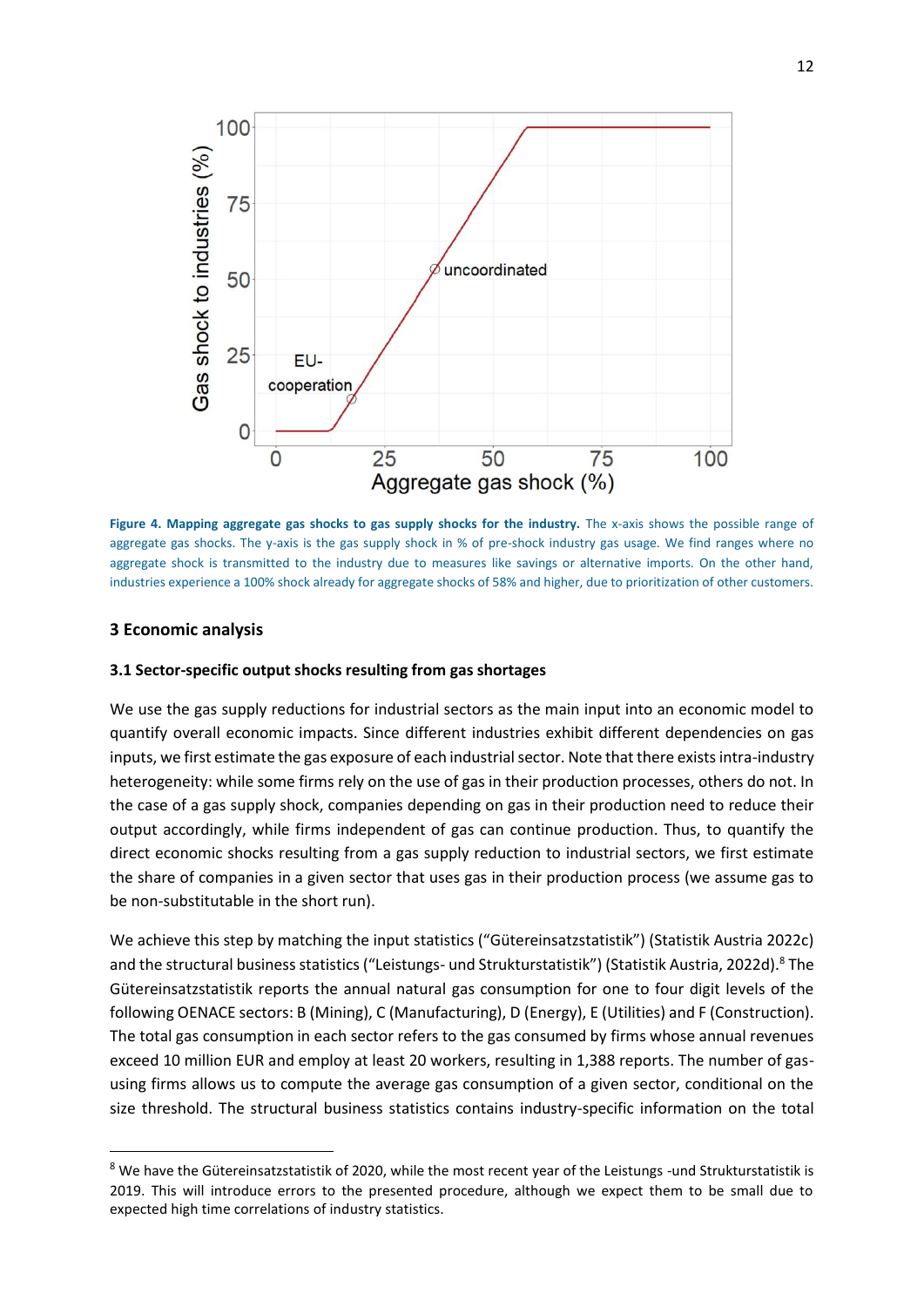number of firms, as well as a rough employment-based firm size distribution. The gas consumption reported in the input statistic only accounts for 81.3% of the total industry gas consumption reported in the energy balance (Statistik Austria 2022b). The remaining 18.7% can be attributed to firms that fall below the reporting threshold of 10 million EUR turnover and 20 employees. We estimate the share of firms depending on gas in each sector by dividing the number of firms per sector that report the use of gas by the number of firms in the same sector that are in principle subject to the reporting obligation<sup>9</sup>. We assume that the same ratio of gas-using to non-gas-using firms also holds for smaller firms and distribute the remaining 18.7% accordingly.

The left panel of Figure 5 shows the estimated gas dependency, i.e., the share of firms in an industry that uses gas, against the relative output share. The figure makes it clear that sectoral gas dependency is highly heterogeneous. Based on our estimates, "Manufacturing basic metals" with more than 70% of its firms using gas exhibits the largest gas exposure amongst all industrial sectors. The exposure is also high for the "Manufacturing paper and furniture" industries. Every industrial sector uses natural gas to some extent, with the smallest gas dependency being in the "Manufacturing wood" and, interestingly, the largest sector, "Construction".



**Figure 5. (Left) Gas dependency**. Share of firms using gas in a sector plotted against the relative sector size. (**Right) Direct sectoral supply shocks in the** *uncoordinated* **scenario B.** We assume that output scales linearly with gas inputs for gas-using firms. The letter "M" in the labels refers to manufacturing.

We use the overall gas shock to industry, and the industries' gas dependency, to estimate *direct* shocks to the relevant sectors. We assume that the reduced supply of gas for industries is distributed proportionally among them, according to their gas intensity, i.e., the gas supply to each gas-using firm is reduced by the same relative amount. We further assume a linear relation between the production capacity of a gas-using firm and its gas inputs, where an X-% reduction in gas inputs leads to an immediate X-% drop in output. Firms that are not using any gas in their production, however, do not experience any direct decline in their production capacity (they could be affected by indirect impacts).

<sup>&</sup>lt;sup>9</sup> Since we can match the two datasets only on employment numbers, even though the gas reports also include a revenue threshold, we only consider the reporting criterion of employing more than 20 workers. This might cause a downward bias in our estimates of the share of gas-using firms in a given industry. We have experimented with manually correcting for this bias and found that our results are robust against slightly higher share estimates.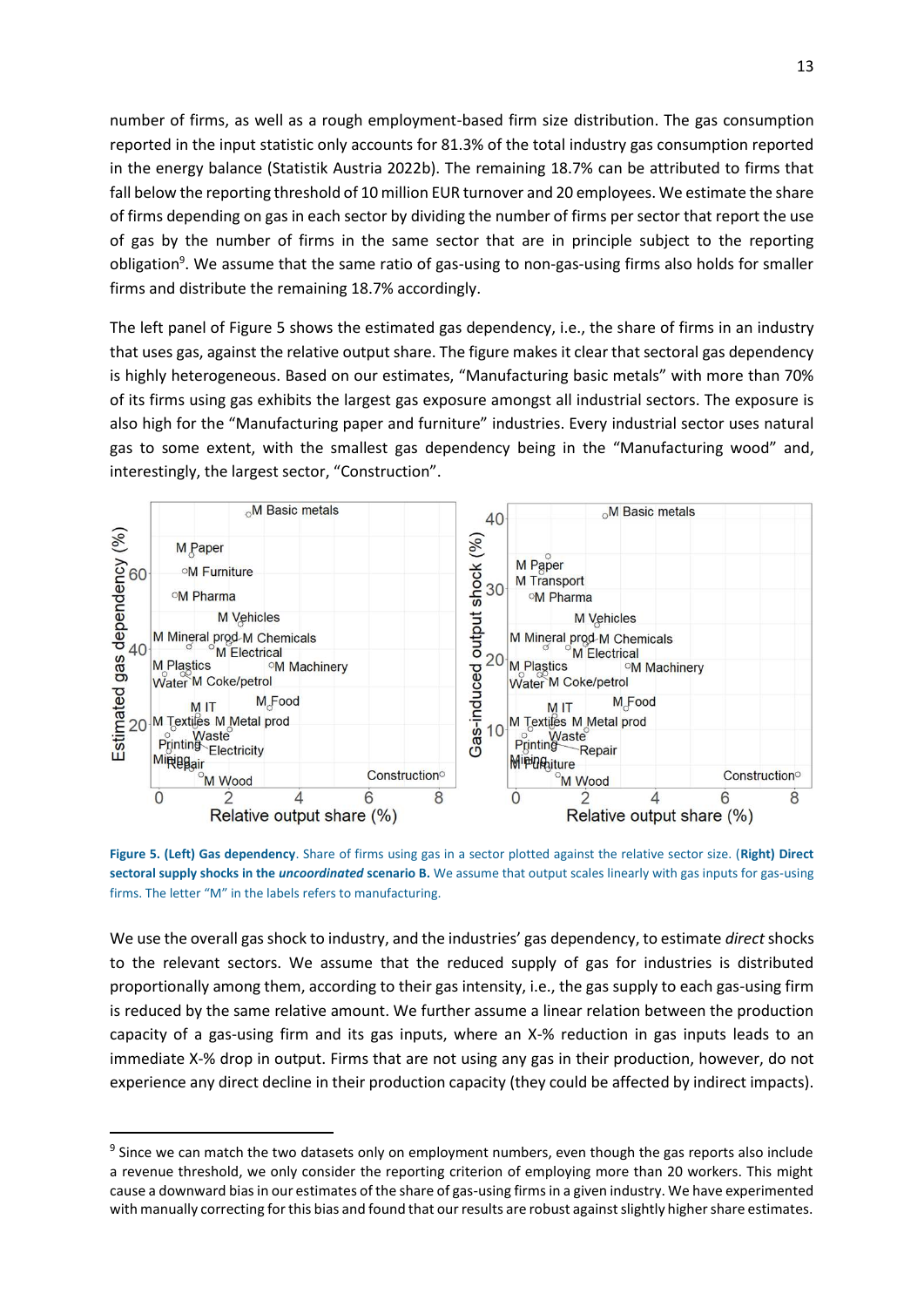Note that in the *EU*-*cooperation* Scenario A, where there are strong countermeasures put in place, the shock to the industrial sector amounts to 1.1%. In the *uncoordinated* Scenario B, however, industries face a direct shock to output, amounting to 5.6%. The right panel of Figure 5 shows the resulting direct output reductions for the different sectors. In line with intuition, industries that face the highest gas dependency experience the largest adverse hits to economic production. Note that the "Electricity" sector does depend on gas, as shown in the left panel in Figure 5, but it doesn't experience a direct shock, shown in the right panel. As discussed in Section 2.3, the Electricity sector is a protected consumer and, therefore, not exposed to a gas shock.

### **3.2 Economic impact analysis**

To quantify total economic impacts, i.e., direct shocks plus indirect impacts, we use a dynamic out-ofequilibrium input-output model which has recently been used to successfully forecast the economic impacts of the Covid-19 pandemic in the United Kingdom ahead-in-time (Pichler et al., 2021). We adapt this model for gas shortages by explicitly considering industrial gas usage in production and calibrating gas usage according to the Austrian economy. In this model the economy initially rests in a steady state until it experiences exogenous shocks, in this case due to shortages in gas inputs.

This model was designed to understand the upstream and downstream propagation of the industryspecific demand and supply shocks and was inspired in part by previous work on the response to natural disasters (Hallegatte, 2008; Henriet et al., 2012; Hallegatte, 2014; Inoue & Todo, 2019). The model includes a new functional form for industry-specific production functions based on a survey of industry analysts, and incorporates inventory dynamics, consumption, and labor market effects. For the details of the model, we refer to the technical online appendix (Pichler et al., 2022).

In contrast to standard general equilibrium models as used, for example, in Bachmann et al. (2022), our model is dynamic and simulates the economy on a 63 industry level on a daily resolution. We apply the gas shocks to industries on June 1, and let the model evolve over two months. We report the relative reductions in gross output after two months, compared to pre-shock levels as our main results.

We simulate the model with different production functions and show results of estimated gross output reductions in the blue ribbon in Figure 6 where the area indicates lower and upper bounds of economic impacts<sup>10</sup>. Our model yields an upper bound of aggregate output reduction slightly above  $16\%$ compared to pre-shock levels once the maximum shock to industry gas supply has been reached; see Figure 4. The direct shocks hit an upper limit of slightly above 10% aggregate output reduction.

The figure illustrates the potential adverse economic consequences resulting from aggregate gas shocks and indicates which impacts can be expected under different scenarios. We indicate the two scenarios discussed in this policy brief with the two dashed vertical lines. The left line, indicating the *EU-cooperation* Scenario A, represents a –17.4% aggregate gas shock. These aggregate gas shocks translate into a –1.1% direct shock to output and a –1.9% total aggregate impact after indirect effects have been taken into account For the *uncoordinated* Scenario B, we observe a –5.6% direct shock to gross output and a –9.1% overall negative impact on gross output.

 $10$  The lower bound represents a linear production function, the upper bound a Leontief production function. The relatively small distance between lower and upper bounds indicates that our model predicts limited downstream shock propagation in the input-output network.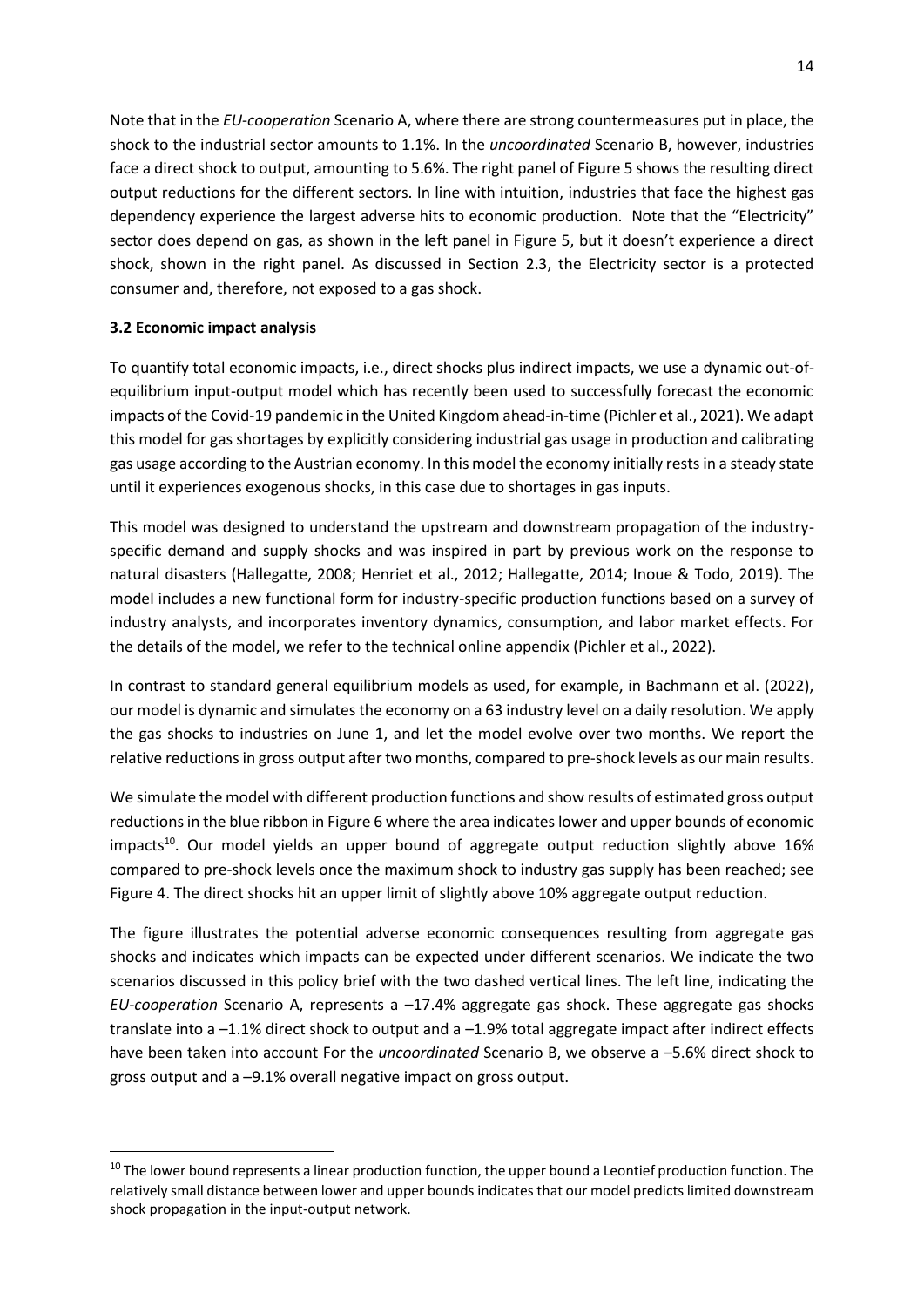

**Figure 6. Aggregate economic impacts resulting from an aggregate gas shock.** The x-axis denotes the overall reduction in gas supply, the y-axis the reduction in total gross output. The red line is the aggregate direct shock to gross output, the blue ribbon indicates the range of total economic impacts predicted by the economic model. The lower bound of the ribbon is obtained from simulating the model with a linear production function, the upper bound from a Leontief production function. The dashed vertical lines indicate the two scenarios considered in this policy brief. The left line is the *EU-cooperation* Scenario A, with an estimated 17.4% aggregate gas supply shock that leads to a 1.9% reduction in gross output. The right line is the *uncoordinated* Scenario B, where a 36.6% gas supply shock translates into a decline in economic production of 9.1%. The model runs on a daily resolution and values presented here are obtained from simulating the economy for two months when a new steady state has been reached.

#### **4 Limitations and uncertainties of our analysis**

We emphasize that the present analysis is subject to several limitations. We divide them into limitations concerning the supply and demand shock mitigation scenarios, and limitations in the economic analysis.

#### **4.1. Supply and demand shock mitigation scenario limitations.**

Note the large uncertainty between the cooperative and uncooperative scenarios. Policy makers on the EU level have publicly stated plans to cooperate (European Commission, 2022) and cooperation in previous crises, such as EU-wide coordinated Covid-19 vaccine procurement, suggest that the cooperative scenario is plausible. Further uncertainties arise around the EU plans to acquire additional 50 bcm LNG and additional 10 bcm gas through existing infrastructure in the next year. The assessment of global liquifying and shipping potentials, as well as European re-gasification and transport capabilities is beyond the scope of this policy brief. However, based on a detailed analysis of Fulwood et al. (2022), the EU import goals seem possible. Here we assume – very conservatively – that the EU only receives an additional 45 bcm of LNG within the next year, falling 10% short of their stated plans.

It is important to note that the scenarios presented here assume that one gas power plant in Austria, the thermal power plant in Theiß, or equivalently, several plants with total generation capacities of similar size, can be switched to oil in the short-term. In principle, several Austrian gas power plants could be retrofitted to use different fuels. Thus, we assume some flexibility in switching fuels, but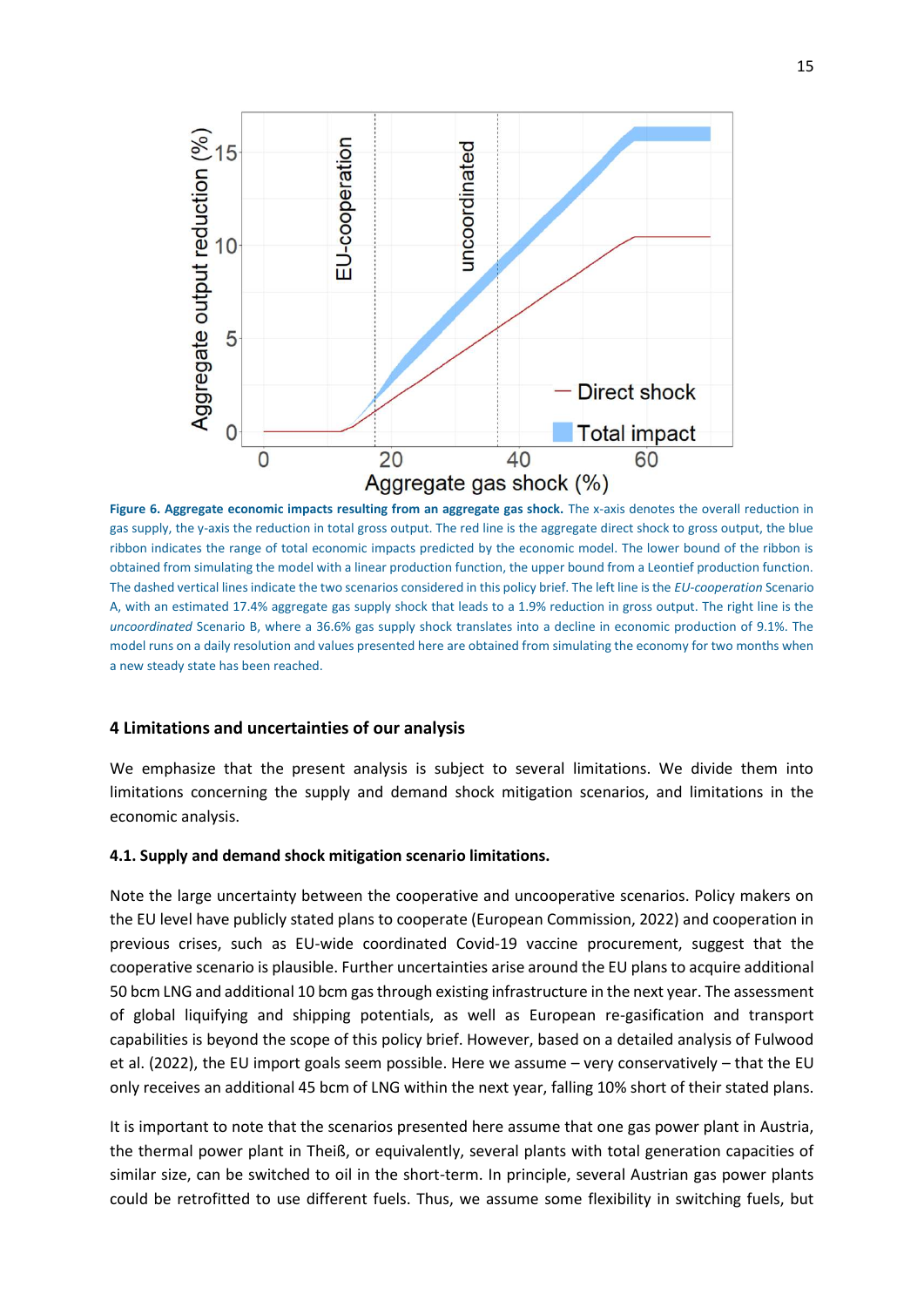acknowledge that there might be practical limitations to fuel switching that are not factored into the analysis. Conversely, there might be additional fuel switching possibilities that we have not considered. For example, due to a lack of more information, we did not consider fuel switching for district heating which accounts for another 2.3% of gas consumption. To estimate gas savings through fuel switching we employ a very simplified view of the Austrian power grid. For example, we do not take into account the possibility of importing electricity.

Given the short-term focus of the present study, technological adaptations or the possibility of a massive ramp-up of renewable energy technologies are not considered. However, continuing high prices of natural gas will encourage substantial technological adaptations. Similarly, high gas prices incentivize investments in renewable energy capacities which could substantially contribute to reducing Austria's dependency on natural gas in the mid- to long-term.

### **4.2. Economic model limitations.**

**Imperfect production functions.** The second large source of uncertainty in the outcomes are limitations in the economic analysis. Due to limited availability of data, we had to estimate the gas dependency for each sector based on firm counts, which is obviously imperfect. Similarly, without further details on underlying production functions, we assumed a linear relation between production capacity and gas inputs for gas-using firms, even though in reality we expect substantial heterogeneity across firms. While these estimates are imperfect, we stress that they can be improved as additional information on gas usage in firms becomes available, for example through surveys.

**Imperfectly observed supply networks.** Since we use an economic model on the industry-level, we assume that each industry produces a homogenous good. As a consequence, goods produced by nongas-using and gas-using firms are indistinguishable, which substantially reduces the potential of downstream shock propagation in the production network. If a gas-using firm produces very specific goods, which are critical inputs to other firms, we are likely to underestimate the amplification of gas supply shocks. We note, however, that this limitation is not specific to our study, but applies to essentially every macroeconomic model. Detailed data on firm-level supply network relationships are usually not available and are very hard to include in general equilibrium models. We emphasize that our model could incorporate more fine-grained production network data and firm-level details if the data were available.

**Prioritizing some sectors.** Due to the lack of detailed statistics on gas usage, we did not consider direct shocks to the "Agricultural", "Service", and "Public sector". For simplicity, these sectors are prioritized over industrial sectors and thus are always served first. In case of gas shortages they could also be considered for rationing which would free up additional gas for the industrial sectors.

**Static prices.** We point out that our analysis assumes time-invariant prices, no shifts in consumer preferences, and no changes in international trade. An EU embargo of Russian gas would likely drive prices for natural gas up, incentivizing firms to reduce demand and invest in alternative energy sources. Similarly, households have an incentive to switch to alternative heating systems, such as heat pumps. These effects would reduce the gas supply shock, although their magnitude and time-dependence are difficult to quantify. We note that we have incorporated these effects to some extent exogenously by assuming reductions in gas demand in industry and households, e.g., for heating.

**No short-term substitution of gas inputs.** Given the lack of additional data, we assume no possibility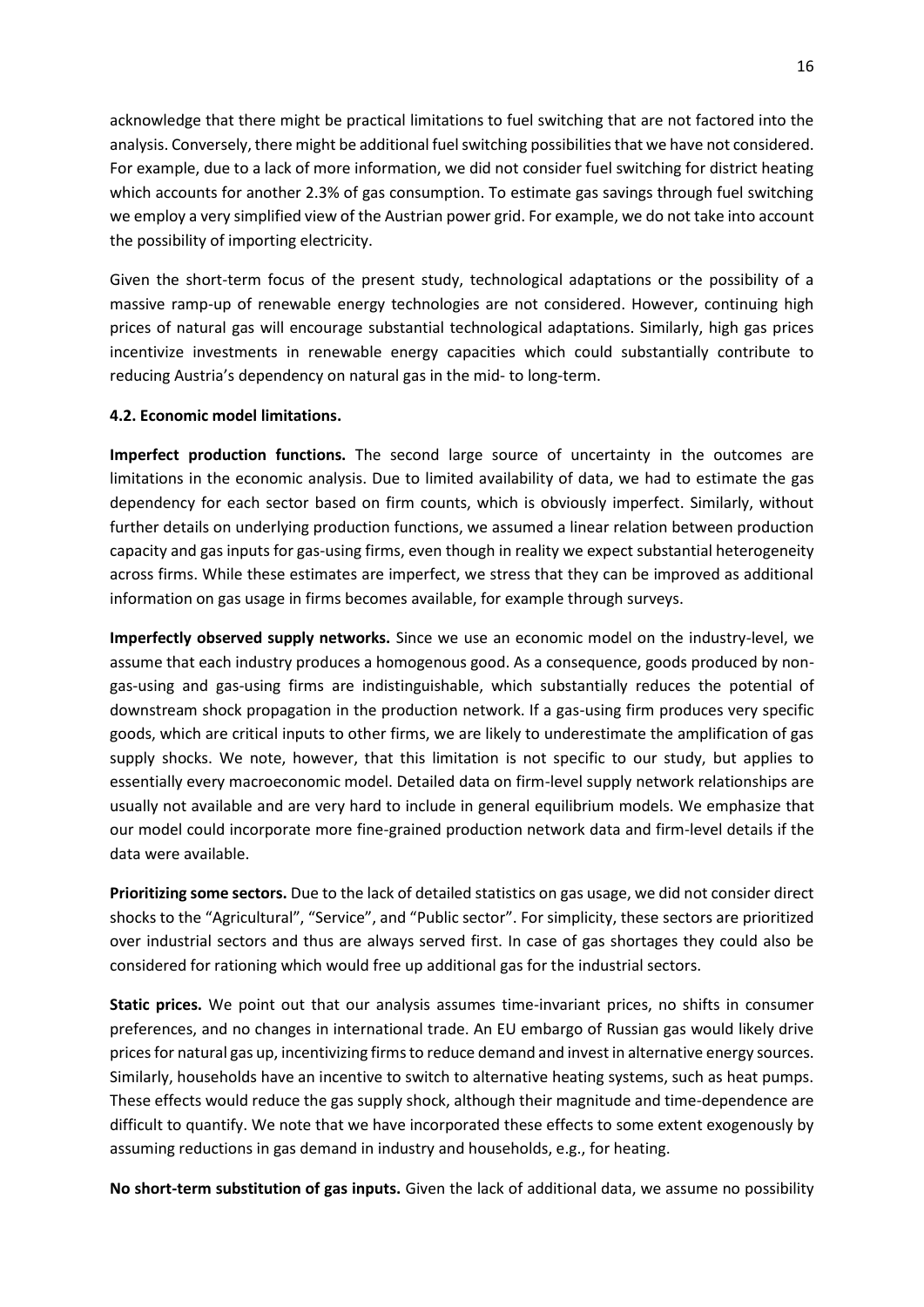of fuel switching in the industry, except for the energy sector where we assumed fuel switching for some plants to help mitigate the initial gas supply shock. Other reductions in industrial gas dependency most likely require retrofitting of gas-burning machines or substantial shifts in production mechanisms in case of non-energetic gas use. We argue that our assumption is reasonable for the short time horizon considered here but obviously wrong in the long run. In fact, substantial reductions in the gas dependency is key for achieving the Paris climate goals and feasible over the next few years (AEA, 2022).

## **5 Conclusion**

## **5.1. Summary**

In this policy brief we analyzed the possible economic impacts resulting from a sudden stop of Russian gas imports to Austria. We first estimate the additional availability of natural gas for Austria in two scenarios, an *EU-cooperation* Scenario A and an *uncoordinated* Scenario B, where Austria tries to secure additional gas individually. We then quantify the likely reduction of natural gas available for industrial production and simulate the overall economic impact on the Austrian economy with a dynamic out-of-equilibrium input-output model.

Results show that through coordinated policy measures on the supply and demand side, a gas shock can be substantially reduced. The economic damages to the economy are –1.9 in the *EU-cooperation* scenario, but amount to a substantial reduction in gross output of roughly 9.1% in the *uncoordinated*  scenario. A similar economic shock size for the non-cooperation scenario is within the range of previously reported studies, e.g., for Germany (Bachmann et al., 2022; Krebs, 2022; Bundesbank, 2022). The estimated impact is comparable but somewhat lower than the effects from the Covid-19 pandemic where we have observed a 14% loss in GDP in the second quarter of 2020 (Eurostat, 2021).<sup>11</sup> Therefore, a mix of previously used economic policy interventions like furlough schemes ("Kurzarbeit") can be repurposed to cushion the effects of the gas shock.

The model results imply a high sensitivity of gross output reduction depending on the aggregate gas availability. For a reasonable range of aggregate gas shocks, an additional 1% decrease in aggregate gas supply translates into a 0.3% decrease in gross output. Note that Austrian gross output amounted to roughly 700 bn EUR in 2020 $^{12}$ , indicating that even policies leading to small improvements of gas availability can have substantial positive effects on the economy, even when these measures are costly.

Note that even EU countries that are not dependent on Russian gas can benefit from cooperation with more exposed countries. By accepting manageable reductions of their gas supply, countries independent of Russian gas can avoid likely large economic downturns of highly exposed countries, and, consequently, avoid potential EU-wide supply chain disruptions and adverse impacts on trade.

## **5.2. Policy implications**

To cushion potential gas supply shortages, we identify several policies to mitigate possibly large adverse economic impacts.

 $11$  Note, however, that our analysis is based on gross output, not GDP.

 $12$  Obtained from Eurostat (code: naida\_10\_gdp) by summing gross value added and intermediate consumption (current prices).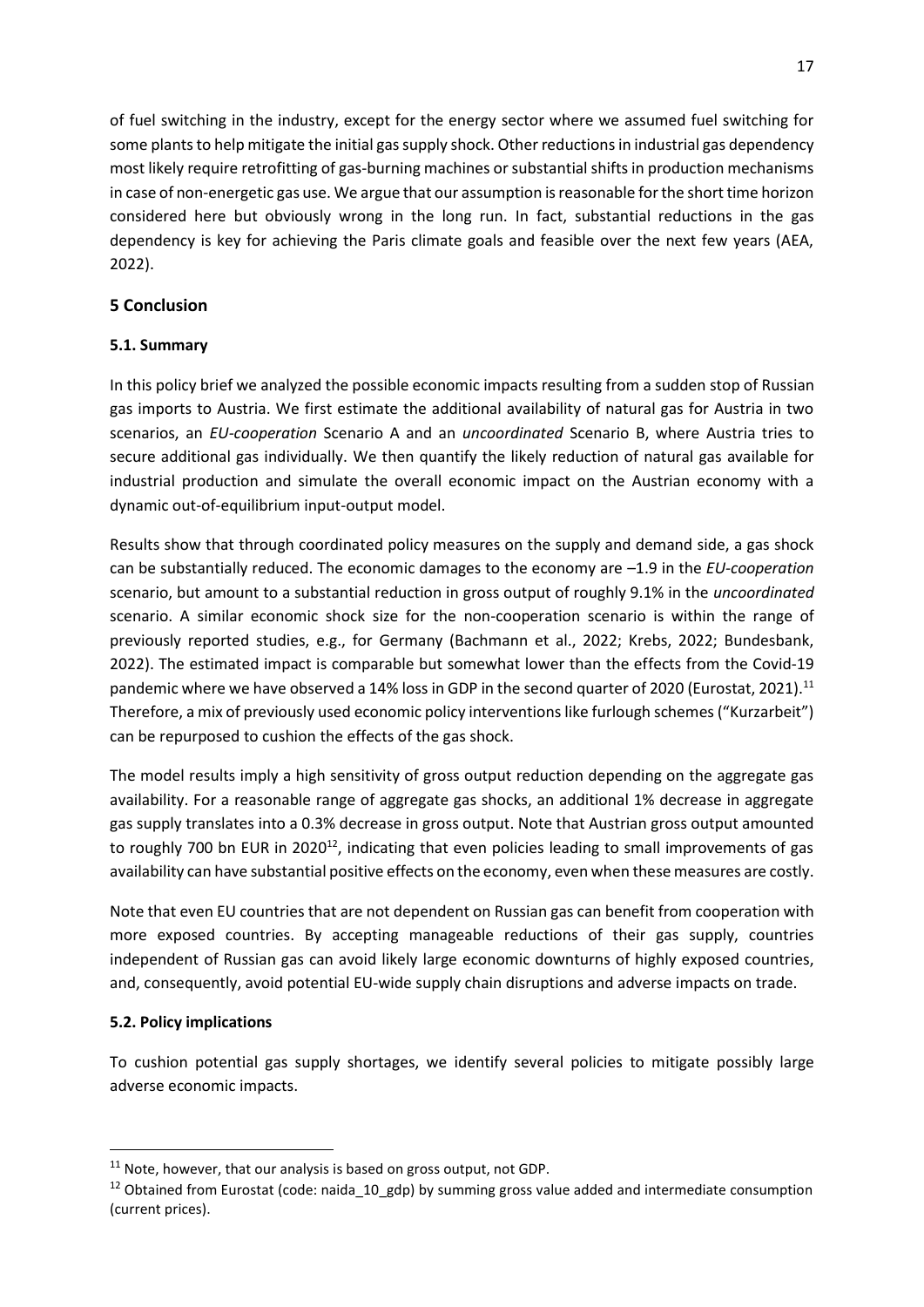- 1. **Need of European coordination in gas supply policies.** In case of successful coordination on the EU-level, Austria might experience only small adverse economic impacts. Ensuring alternative sources of gas supply, as well as intelligent storage management, will prove key for counteracting a sudden embargo of Russian gas.
- 2. **Prepare power plants for fuel switching over the summer.** Fuel substitutions in gas-powered plants represent large potentials for mitigating gas shortfalls. The summer months, when gas usage in electricity and heating is low, should be used to prepare for gas shortages in the winter months by ensuring flexibility in fuel switching for at least some of the largest power plants.
- 3. **Incentivize changing production processes.** Austria and the EU should incentivize the change from gas-based production to gas-independent technologies, ideally to renewable energy technologies to avoid counteracting long-term decarbonisation plans. Possible examples could be investment subsidies or provision of cheap financing.
- 4. **Incentivize changing heating systems.** Austria and the EU should encourage the replacement of gas-based heating with renewable heating systems, including heat pumps and biomass. Measures should be targeted at households, industries, and district heating plants. Possible examples could be investment subsidies, provision of cheap financing and banning gas heaters in new homes.
- 5. **Investments in green energy technologies.** The electricity sector is currently the largest single user of natural gas which could be decarbonised fairly quickly by renewable energy technologies and storage. Noting that renewable energy technologies by now represent the cheapest form of electricity (IEA, 2020), a massive ramp-up of these technologies would entail large positive economic effects beyond reducing gas dependency (IRENA, 2014).
- 6. **Encourage gas savings.** Reducing room temperature, saving electricity, and reducing the consumption of gas-intensive services and materials can mitigate the gas supply reduction to industry. Compliance might be improved by clearly communicating that saving gas and electricity can support the economy, and consequently saves jobs. A successful example is Japan after the Fukushima disaster where large public campaigns contributed to significant (interestingly persistent) savings in electricity consumption (Kimura, & Nishio, 2016).

## **5.3. Wider perspective**

We complete our discussion by putting the potential consequences of a gas embargo in context with the consequences of the ongoing war in Ukraine. In 2021 Austria imported Russian gas worth of 3.6 bn EUR<sup>13</sup> and the EU imports of Russian gas since the outbreak of the war have been estimated to almost 24 bn EUR at the time of writing (May 22, 2022) (CREA 2022). Europe's imports of Russian gas therefore are a major source of funds for the Russian attack in Ukraine.

As a consequence of the war, the IMF GDP forecasts for the EURO area have been revised downward from January to April by 1.1%, resulting in more than 130 bn EUR (annualized) lost (IMF, 2022). Since the beginning of the Russian invasion in February, the EU supported Ukraine financially and militarily with more than 4 bn EUR, and rebuilding costs in Ukraine are in the range of trillions (Reuters, 2022). These financial burdens do not compare to the human suffering that Ukrainians have endured and continue to endure as long as the war goes on. On top of this, the war exacerbates already record-high

<sup>&</sup>lt;sup>13</sup> Official trade balances only show imports from regions, not countries. In 2021 Austria imported 3.6 bn EUR from CIS of which Russia is a subset. Using data from the Agency for the Cooperation of Energy Regulators (ACER), Austria's gas dependency is fully explained by imports from Russia, Germany and its own production (in 2019). Thus, most likely all of the 3.6 bn EUR has gone to Russia.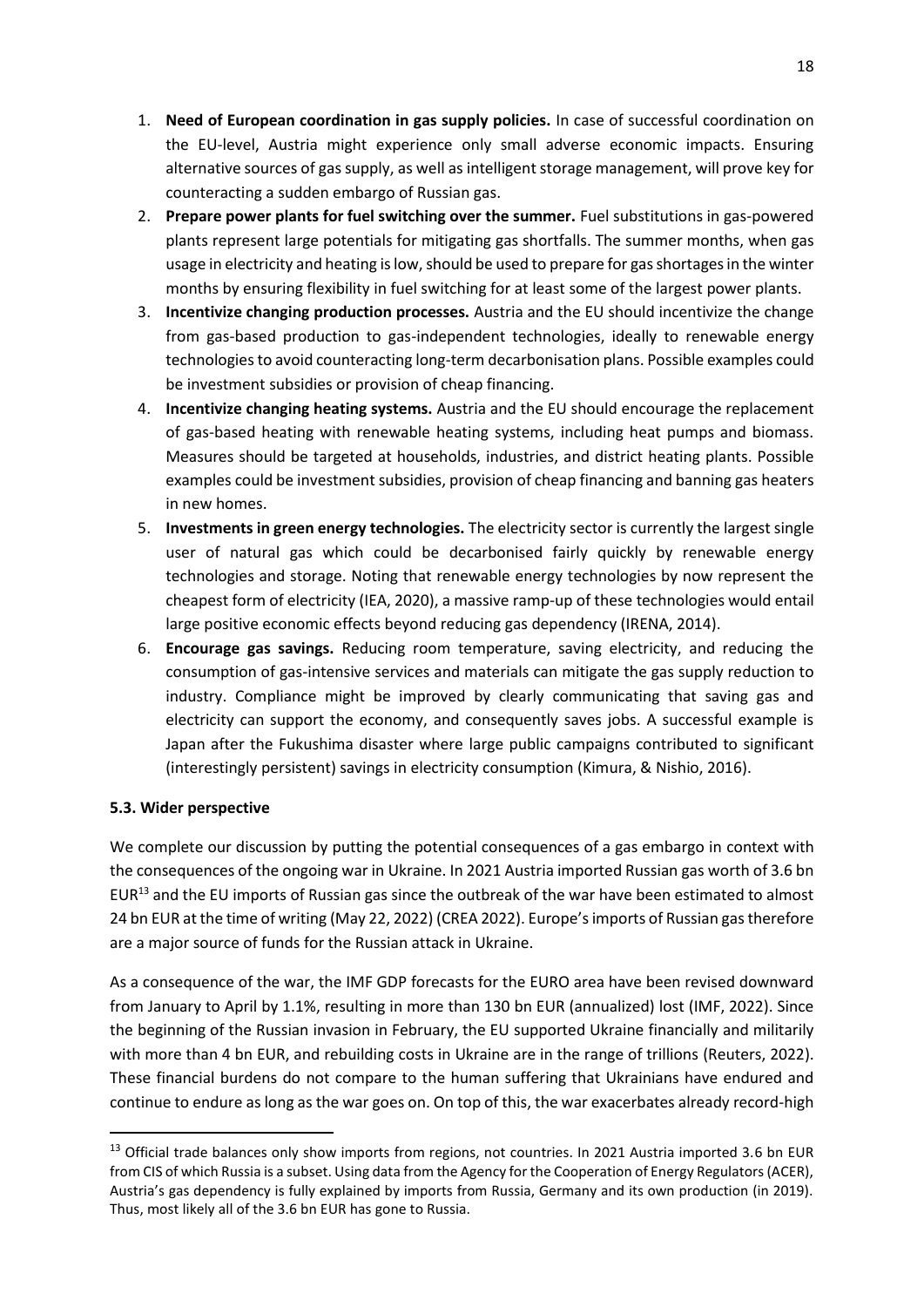levels of acute food insecurity with the potential of triggering further humanitarian crises across the globe (FAO, 2022).

Our results suggest that adverse economic impacts could possibly be large if no sufficient countermeasures are taken. However, in case of strong policy commitment, adverse consequences could be substantially mitigated and, given the high costs of the ongoing war, also be a viable economic strategy for the EU and its member states.

#### **References**

AEA (2022). Strategische Handlungsoptionen für eine österreichische Gasversorgung ohne Importe aus Russland, Austrian Energy Agency, Technical report.

AGCS – Gas Clearing & Settlement (2022). Österreichischer Biomethanmarkt (Stand Anfang 2022), [https://www.biomethanregister.at/de/statistik,](https://www.biomethanregister.at/de/statistik) (accessed: 18.5.2022).

AGORA (April 2022), Energiesicherheit und Klimaschutz vereinen – Maßnahmen für den Weg aus der fossilen Energiekrise. [https://static.agora](https://static.agora-energiewende.de/fileadmin/Projekte/2022/2022_03_DE_Immediate_Action_Programme/A-EW_252_DE_Immediate_Programme_WEB.pdf)[energiewende.de/fileadmin/Projekte/2022/2022\\_03\\_DE\\_Immediate\\_Action\\_Programme/A-](https://static.agora-energiewende.de/fileadmin/Projekte/2022/2022_03_DE_Immediate_Action_Programme/A-EW_252_DE_Immediate_Programme_WEB.pdf)[EW\\_252\\_DE\\_Immediate\\_Programme\\_WEB.pdf.](https://static.agora-energiewende.de/fileadmin/Projekte/2022/2022_03_DE_Immediate_Action_Programme/A-EW_252_DE_Immediate_Programme_WEB.pdf)

APG (2022). Statistik der Netzregelung in der Regelzone APG, [https://www.apg.at/de/markt/netzregelung/statistik.](https://www.apg.at/de/markt/netzregelung/statistik)

Bachmann, R., Baqaee, D., Bayer, C., Kuhn, M., Löoschel, A., Moll, B., Peichl, A., Pittel, K., Schularick, M. et al. (2022). What if? The economic effects for Germany of a stop of energy imports from Russia, Technical report, ECONtribute Markets & Public Policy.

BMK 2020. [Notfallplan gemäß Artikel 8 und Artikel 10 der VERORDNUNG \(EU\) 2017/1938 DES EUROP](https://www.bmk.gv.at/dam/jcr:d04afb56-d2d9-4732-8ef8-8596e1985d69/NP_2019_V10_Clean_DE.pdf)ÄISCHEN [PARLAMENTS UND DES RATES vom 25. Oktober 2017](https://www.bmk.gv.at/dam/jcr:d04afb56-d2d9-4732-8ef8-8596e1985d69/NP_2019_V10_Clean_DE.pdf) über Maßnahmen zur Gewährleistung der sicheren [Gasversorgung und zur Aufhebung der Verordnung \(EU\) Nr. 994/2010,](https://www.bmk.gv.at/dam/jcr:d04afb56-d2d9-4732-8ef8-8596e1985d69/NP_2019_V10_Clean_DE.pdf) https://www.bmk.gv.at > NP 2019 V10 Clean DE.

BMK, 2022. Energieversorgung in Österreich: Energielenkungsbeirat einberufen, [https://www.bmk.gv.at/service/presse/gewessler/20220225\\_energielenkungsbeirat.html.](https://www.bmk.gv.at/service/presse/gewessler/20220225_energielenkungsbeirat.html)

CREA (2022). EU Member state spending on fossil fuel[, https://beyond-coal.eu/russian-fossil-fuel-tracker/.](https://beyond-coal.eu/russian-fossil-fuel-tracker/)

DOE (2022). How much energy could be saved by making small changes to everyday household behaviours? US Department of Energy & Climate Change

[https://assets.publishing.service.gov.uk/government/uploads/system/uploads/attachment\\_data/file/128720/6](https://assets.publishing.service.gov.uk/government/uploads/system/uploads/attachment_data/file/128720/6923-how-much-energy-could-be-saved-by-making-small-cha.pdf) [923-how-much-energy-could-be-saved-by-making-small-cha.pdf.](https://assets.publishing.service.gov.uk/government/uploads/system/uploads/attachment_data/file/128720/6923-how-much-energy-could-be-saved-by-making-small-cha.pdf)

EnergyMonitor.at (2022). Gasverbrauch pro Stunde, [https://www.energymonitor.at/de/gas/consumption/hour/hour\\_aut.](https://www.energymonitor.at/de/gas/consumption/hour/hour_aut)

European Commission (2022). [REPowerEU: Joint European action for more affordable, secure and sustainable](https://ec.europa.eu/commission/presscorner/detail/en/ip_22_1511)  [energy,](https://ec.europa.eu/commission/presscorner/detail/en/ip_22_1511) https://ec.europa.eu/commission/presscorner/detail/en/ip\_22\_1511. Retrieved March 8th, 2022.

Eurostat (2021). Vorläufige Schnellschätzung für das vierte Quartal 2020. Pressemitteilung Euroindikatoren. 17/2021 – 2. Februar 2021.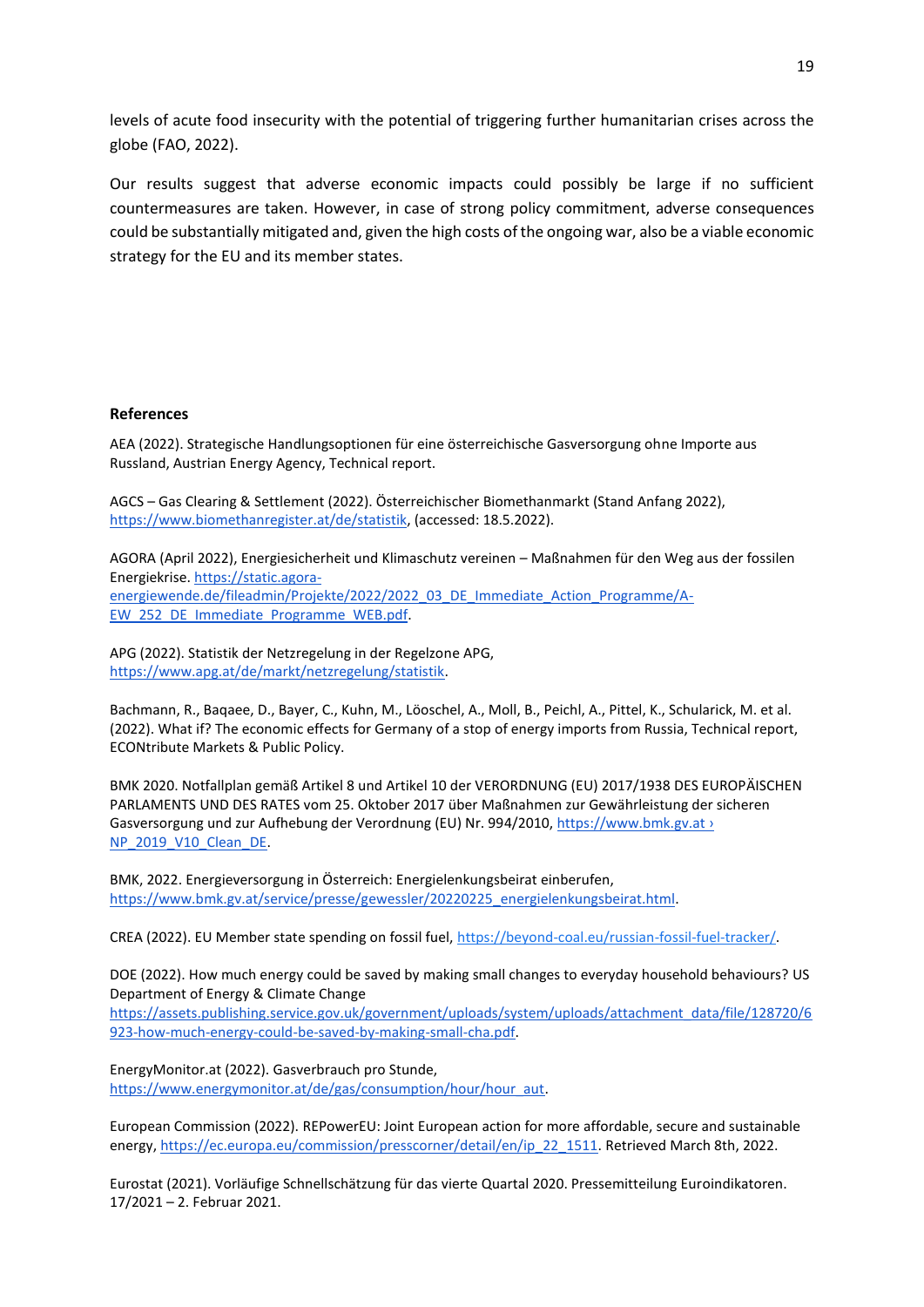EVN 2020. EVN Wärmekraftwerke GMbH – Wärmekraftwerke Umwelterklärung (2020), [https://www.evn.at/CMSPages/GetFile.aspx?guid=9c7a4344-f366-46dc-a5ff-eb0d68d0d440.](https://www.evn.at/CMSPages/GetFile.aspx?guid=9c7a4344-f366-46dc-a5ff-eb0d68d0d440)

FAO 2022. Global Report on Food Crises, Technical report, May.

Fraunhofer IS (2022). Net electricity generation in Austria, [https://energy](https://energy-charts.info/charts/power/chart.htm?l=en&c=AT&stacking=stacked_absolute_area)[charts.info/charts/power/chart.htm?l=en&c=AT&stacking=stacked\\_absolute\\_area.](https://energy-charts.info/charts/power/chart.htm?l=en&c=AT&stacking=stacked_absolute_area)

Fulwood M., Honoré A., Sharples J., Hall M., OIES (2022). The EU plan to reduce Russian gas imports by twothirds by the end of 2022: Practical realities and Implications[, https://www.oxfordenergy.org/publications/the](https://www.oxfordenergy.org/publications/the-eu-plan-to-reduce-russian-gas-imports-by-two-thirds-by-the-end-of-2022-practical-realities-and-implications/)[eu-plan-to-reduce-russian-gas-imports-by-two-thirds-by-the-end-of-2022-practical-realities-and-implications/.](https://www.oxfordenergy.org/publications/the-eu-plan-to-reduce-russian-gas-imports-by-two-thirds-by-the-end-of-2022-practical-realities-and-implications/)

Hallegatte, S. (2008). An adaptive regional input‐output model and its application to the assessment of the economic cost of Katrina. Risk Analysis: An International Journal, 28(3), 779-799.

Hallegatte, S. (2014). Modeling the role of inventories and heterogeneity in the assessment of the economic costs of natural disasters. Risk analysis, 34(1), 152-167.

Henriet, F., Hallegatte, S., & Tabourier, L. (2012). Firm-network characteristics and economic robustness to natural disasters. Journal of Economic Dynamics and Control, 36(1), 150-167.

Holz, F., Sogalla, R., von Hirschhausen, C. R. and Kemfert, C. (2022). Energieversorgung in Deutschland auch ohne Erdgas aus Russland gesichert, Technical report, Deutsches Institut für Wirtschaftsforschung (DIW).

IEA (2020). World Energy Outlook. Technical Report.

IEA (2022). A 10-Point Plan to reduce the European Unions Reliance on Russian Natural Gas, [https://www.iea.org/reports/a-10-point-plan-to-reduce-the-european-unions-reliance-on-russian-natural-gas.](https://www.iea.org/reports/a-10-point-plan-to-reduce-the-european-unions-reliance-on-russian-natural-gas)

IEK (2022). Wie sicher ist die Energieversorgung ohne russisches Erdgas? Daten, Fakten und Handlungsempfehlungen. Institut für Techno-ökonomische Systemanalyse (IEK-3), Technical Report, Jülich.

IMF (2022)[. World Economic Outlook, https://www.imf.org/en/Publications/WEO/Issues/2022/04/19/world](https://www.imf.org/en/Publications/WEO/Issues/2022/04/19/world-economic-outlook-april-2022)[economic-outlook-april-2022,](https://www.imf.org/en/Publications/WEO/Issues/2022/04/19/world-economic-outlook-april-2022) April.

Inoue, H., & Todo, Y. (2019). Firm-level propagation of shocks through supply-chain networks. Nature Sustainability, 2(9), 841-847.

IRENA (2014). The Socio-economic Benefits of Solar and Wind Energy, [https://www.irena.org/-](https://www.irena.org/-/media/Files/IRENA/Agency/Publication/2014/Socioeconomic_benefits_solar_wind.pdf) [/media/Files/IRENA/Agency/Publication/2014/Socioeconomic\\_benefits\\_solar\\_wind.pdf](https://www.irena.org/-/media/Files/IRENA/Agency/Publication/2014/Socioeconomic_benefits_solar_wind.pdf)

Kimura, O., & Nishio, K. I. (2016). Responding to electricity shortfalls: Electricity-saving activities of households and firms in Japan after Fukushima. Economics of Energy & Environmental Policy, 5(1), 51-72.

Krebs, T. (2022). Auswirkungen eines Erdgasembargos auf die gesamtwirtschaftliche Produktion in Deutschland, Technical report, Hans-Böckler-Stiftung.

McWilliams, B., Sgaravatti, G., Tagliapietra, S. and Zachmann, G. (2022)[. Preparing for the first](https://www.bruegel.org/2022/02/preparing-for-the-first-winter-without-russian-gas/)  [winter without Russian gas,](https://www.bruegel.org/2022/02/preparing-for-the-first-winter-without-russian-gas/) accessed: 2022-05-10[. https://www.bruegel.org/2022/02/preparing-for-the-first](https://www.bruegel.org/2022/02/preparing-for-the-first-winter-without-russian-gas/)[winter-without-russian-gas/ B](https://www.bruegel.org/2022/02/preparing-for-the-first-winter-without-russian-gas/)ruegel-Blogs.

McWilliams, B., Sgaravatti, G. and Zachmann, G. (2022). [European natural gas imports,](https://www.bruegel.org/publications/datasets/european-natural-gas-imports/)  <https://www.bruegel.org/publications/datasets/european-natural-gas-imports/>accessed: 2022-05-10.

Müller, S., Peter, F., Saerbeck, B., Burmeister, H., Heilmann, F., Langenheld, A., Lenck, T., Metz, J. and Steitz, J. (2022). Energiesicherheit und Klimaschutz vereinen – Maßnahmen für den Weg aus der fossilen Energiekrise,